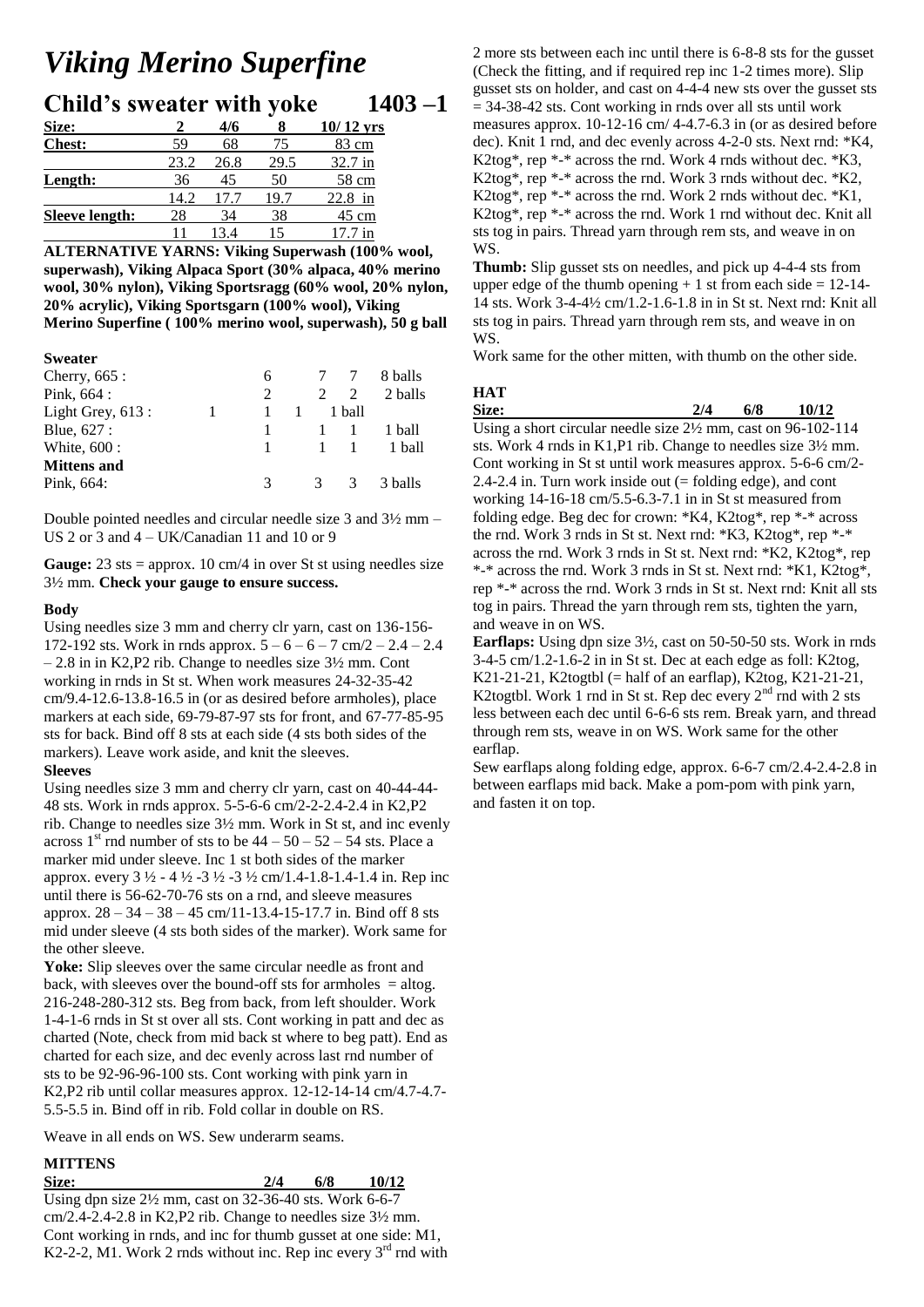

## Gauge: 23 sts = approx. 10 cm/4 in over St st using needles size 3½ mm. **Check your gauge to ensure success.**

Using needles size 3 mm and black yarn, cast on 224 – 248 – 272  $-296$  sts. Work in rnds approx.  $6 - 7 - 7 - 8$  cm/2.4-2.8-2.8-3.1 in in K2,P2 rib. Change to needles size 3½ mm. Cont working in rnds in St st. When work measures 45-45-45-46 cm/17.7-17.7- 17.7-18.1 in (or as desired before armholes), place markers at each side,  $113 - 125 - 137 - 149$  sts for front and  $111 - 123 - 129$ 135 – 147 sts for back. Bind off 12 at each side (6 sts both sides of the markers). Leave work aside, and knit the sleeves. **Sleeves:** Using needles size 3 mm and lack yarn, cast on 44 – 48  $-48 - 52$  sts. Work in rnds approx.  $6 - 6 - 7 - 7$  cm/2.4-2.4-2.8-2.8 in in K2,P2 rib. Change to needles size 3½ mm. Cont working in St st, and inc evenly across  $1<sup>st</sup>$  rnd number of sts to be  $56 - 60 - 64 - 68$  sts. Place a marker beg of the rnd. Inc 1 st both sides of the marker approx. every 2 cm/0.8 in. Rep inc until there is  $96 - 100 - 108 - 112$  sts on a rnd, and sleeve measures approx. 47-48-49-50 cm/18.5-18.9-19.3-19.7 in, or desired length. Bind off 12 sts mid under sleeve (6 sts both sides of the marker). Work same for the other sleeve.

**Yoke:** Slip sleeves on same circular needle as front and back, sleeves over the bound-off sts for armholes = altog.  $368 - 400$  – 440 – 472 sts o a rnd. Beg from back, from left shoulder. Work in patt and dec as charted (Note! Check from mid back st where to beg patt). End as charted, but dec evenly across last rnd number of sts to be  $92 - 100 - 108 - 116$  sts. Cont working with light grey yarn in K2,P2 rib until collar measures approx. 15 cm/5.9 in. Bind off in rib. Fold collar in double on RS.

Weave in all ends on WS. Sew underarm seams.

## *Viking Merino Superfine*

| <b>Sweater with yoke</b> |                                                           | 1403-2 |
|--------------------------|-----------------------------------------------------------|--------|
| Size:                    | $S - M - L - XL$                                          |        |
| <b>Bust:</b>             | $97 - 108 - 118 - 129$ cm                                 |        |
|                          | $38.2 - 42.5 - 46.4 - 50.7$ in                            |        |
| Length:                  | $66 - 67 - 68 - 70$ cm                                    |        |
|                          | $26 - 26.4 - 26.8 - 27.6$ in                              |        |
| <b>Sleeve length:</b>    | $47 - 48 - 49 - 50$ cm                                    |        |
|                          | $18.5 - 18.9 - 19.3 - 19.7$ in                            |        |
|                          | A L TERNALA TIVITE VA DNG. VILLe Components (1000/ $\sim$ |        |

**ALTERNATIVE YARNS: Viking Superwash (100% wool, superwash), Viking Alpaca Sport (30% alpaca, 40% merino wool, 30% nylon), Viking Sportsragg (60% wool, 20% nylon, 20% acrylic), Viking Sportsgarn (100% wool), Viking Merino Superfine ( 100% merino wool, superwash), 50 g ball**

| Black, 603 :        | $11 - 12 - 13 - 14$ balls |
|---------------------|---------------------------|
| Light Grey, $613$ : | $2 - 2 - 2 - 2$ balls     |
| Violet, $668:$      | $2 - 2 - 2 - 2$ balls     |
| White, 600 :        | $1 - 1 - 1 - 1$ hall      |

Double pointed needles and circular needle size 3 and 3½ mm – US 2 or 3 and 4 – UK/Canadian 11 and 10 or 9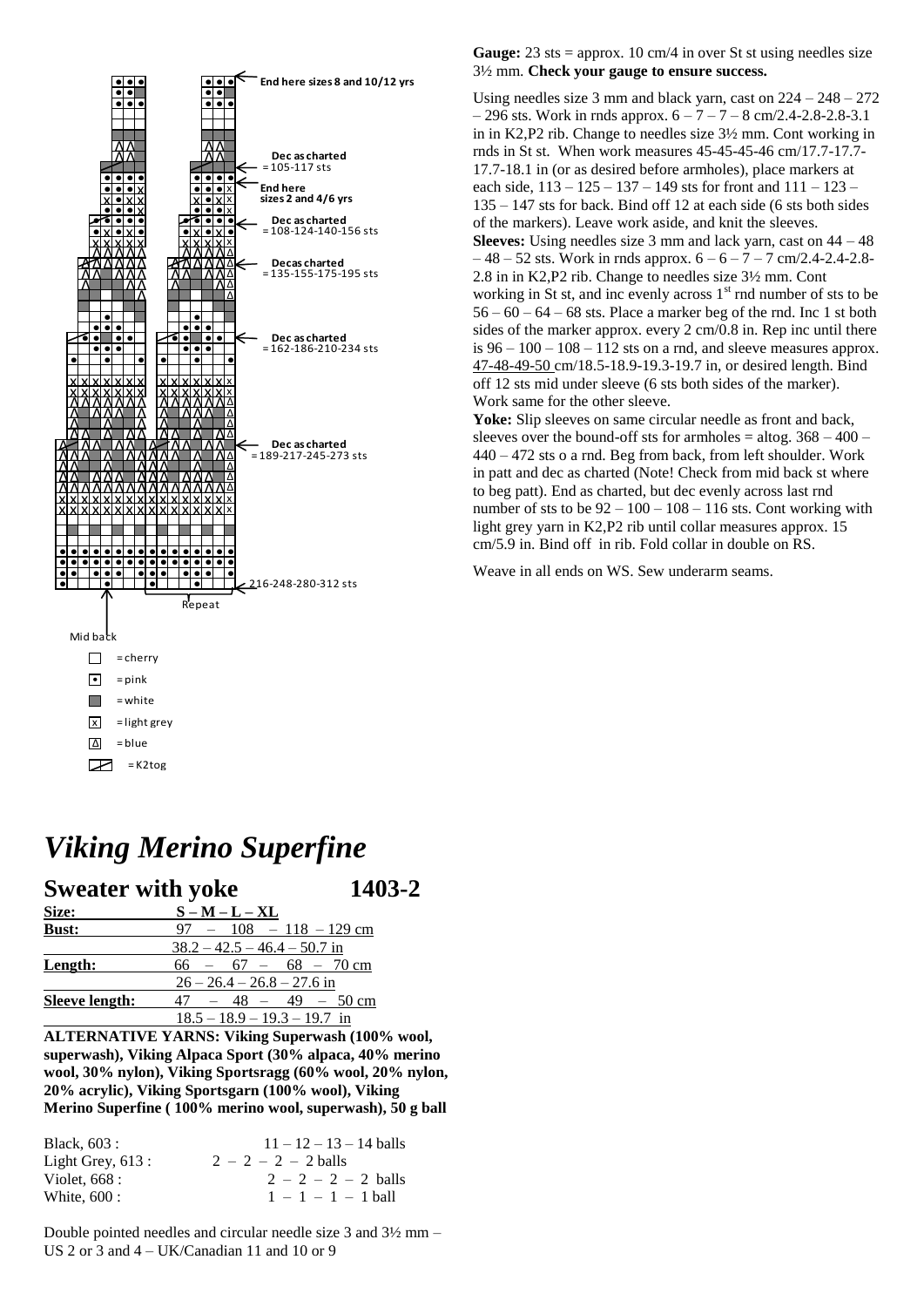

## *Viking Merino Superfine* **Cardigan 1403-3**

| <u>Size:</u>  | $S - M - L - XL$               |                                |        |  |              |                      |
|---------------|--------------------------------|--------------------------------|--------|--|--------------|----------------------|
| <b>Bust :</b> | 97                             | $107 - 118 - 128$ cm           |        |  |              |                      |
|               | $38.2 - 42.2 - 46.4 - 50.3$ in |                                |        |  |              |                      |
| Length:       | $66 -$                         | 67 –                           |        |  | $68 - 70$ cm |                      |
|               | $26 - 26.4 - 26.8 - 27.6$ in   |                                |        |  |              |                      |
|               | Sleeve length: $48 -$          |                                | $49 -$ |  |              | $50 - 52 \text{ cm}$ |
|               |                                | $18.9 - 19.3 - 19.7 - 20.5$ in |        |  |              |                      |

**ALTERNATIVE YARNS: Viking Merino Superfine ( 100% Merino Wool-Superfine ), Viking Superwash ( 100 % wool, superwash ), Viking Alpaca Sport ( 30% alpaca, 40 % merino wool, 30% nylon ), Viking Sportsragg ( 60% wool, 20% nylon, 20% acrylic), Viking Sportsgarn ( 100% wool), 50 g ball**

Black,  $603 : 13 - 13 - 14 - 15$  balls Grey,  $615 : 3 - 4 - 4 - 5$  balls White,  $600 : 2 - 2 - 2 - 2$  balls

Circular needle and double pointed needles size 3 and 3 ½ mm – US 2 or 3 and 4 – UK/Canadian 11 and 10 or 9  $+ 7 - 7 - 8 - 8$  buttons

**Gauge:** 23 sts = approx. 10 cm/4 in over St st using needles size 3½ mm. **Check your gauge to ensure success.** 

TIP! When you work in a patt with 2 clrs, it's important to maintain the order of yarns over your finger. Always hold the darker clr in front throughout the whole project.

## **Note! Instruction contains neck edge shaping, worked back and forth. If you wish to work in rnds, and cut the sts afterwards, see instruction below.**

Using needles size 3 mm and black yarn, cast on 225 – 249 – 273 – 297 sts. Work back and forth in K1,P1 rib. When work measures approx. 4 cm/1.6 in, make 1 buttonhole, at left edge for man, right edge for woman. Make buttonholes on RS over 3 sts, inside 3 sts from front edge (Buttonhole: Bind off 3 sts. Next row: Cast on 3 sts over the bound-off ones). When rib measures approx.  $8 \text{ cm}/3.1$  in, slip first and last 12 sts on holders ( $=$  sts for front bands). Change to needles size 3 ½ mm. Work 1 row in St st, and inc evenly across the row number of sts to be  $217 - 241$ 265 – 289 sts (front band sts are not included). Cast on 4 new sts to the end of the row  $(= not incl.$  in the number of sts, to be cut open later on). Purl these new sts every rnd. Place markers each side, 52 – 58 – 64 – 70 sts for both fronts and 113 – 125 – 137 – 149 sts for back. Cont working in patt I, then in patt II until work measures approx. 33 – 36 – 37 – 38 cm/13-14.2-14.6-15 in (end with 2 rnds with black yarn). Work in patt III, **but** when work measures approx.  $59 - 60 - 60 - 61$  cm/ in, bind off mid front  $18 - 20 - 20 - 20$  sts for neck edge (now 4 purl-sts are included). Cont working back and forth. Bind off at each side every  $2<sup>nd</sup>$  row  $3x2$  sts, and  $2 - 2 - 2 - 3x1$  st. When patt III is ready, cont working in St st with black yarn until work measures approx. 66  $-67 - 68 - 70$  cm/26-26.4-26.8-27.6 in. **Sleeves:** Using needles size 3 mm and black yarn, cast on 48 –  $52 - 52 - 56$  sts. Work in rnds approx.  $5 - 5 - 6 - 6$  cm/2 -2-2.4-2.4 in in K1,P1. Change to needles size 3 ½ mm. Work 1 rnd in St st, and inc evenly across number of sts to be  $53 - 57 - 59 - 65$ sts. Place a marker beg of rnd  $($  = mid under sleeve). Work in patt I, then in patt II. Inc same time 1 st both sides of the marker approx. every  $1\frac{1}{2} - 1\frac{1}{2} - 1 - 1\frac{1}{2}$  cm/0.6-0.6-0.4-0.6 in. Work

cm/14.6-15-15.4-15.7 in. Work in patt IV, and after that in St st

in patt II until sleeve measures approx.  $37 - 38 - 39 - 40$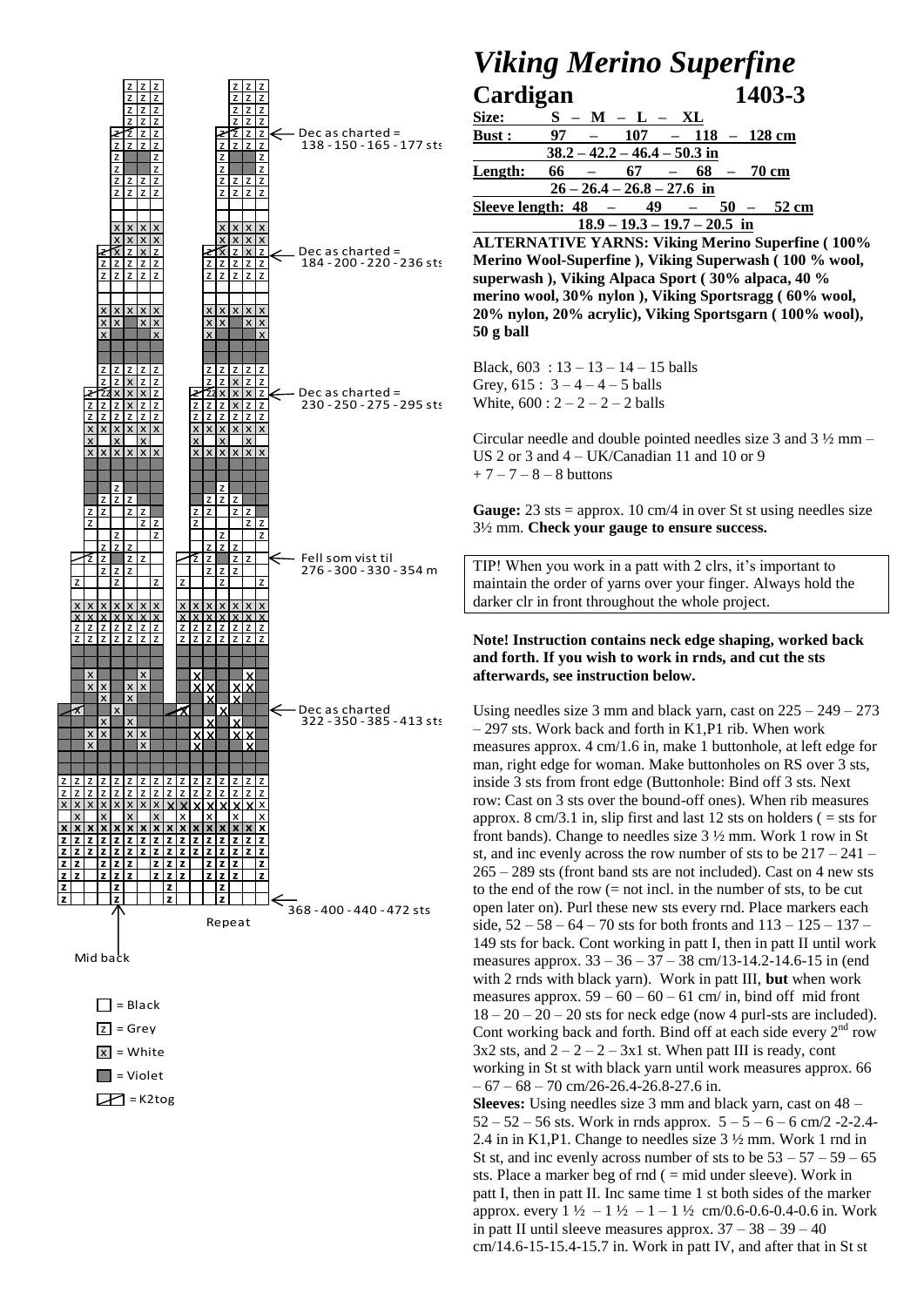with black yarn until there is  $111 - 115 - 119 - 125$  sts on a rnd, and sleeve measures approx. 48 – 49 – 50 – 52 cm/18.9-19.3- 19.7-20.5 in. Turn inside out, and work 5 rnds in St st for seam allowance. Bind off.

**Finishing:** Dampen the pieces slightly from WS. Sew 2 dense zigzag seams around armholes, and mid front. Cut open between seams. Sew normal zigzag to cut edges. Join shoulder seams, 37  $-42 - 47 - 52$  sts for each shoulder.

**Front bands**: Slip 12 sts without buttonholes over needles size3 mm. Cast on 4 new sts to the side facing body. Work St st over new sts (= seam allowance). Cont working until front band measures approx.  $6 - 7 - 7 - 8$  cm/2.4-2.8-2.8-3.1 in less than total length (it's important that front band doesn't turn out to be too long). Bind off seam allowance sts, and leave rem 12 sts on holder. Work same for the other front band, and make  $7 - 7 - 8 -$ 8 buttonholes evenly spaced apart. First buttonhole is already made, and last one will be made on last row before neck band. **Neck band:** Using needles size 3 mm and black yarn, pick or knit up sts from neck edge as foll: Beg from right front edge, slip sts from holder over needle, pick up approx.  $20 - 21 - 23 - 25$ sts along neck edge,  $39 - 41 - 43 - 45$  sts from back,  $20 - 21 -$ 23 – 25 sts from left front neck edge, and slip front band sts from holder over needle = approx.  $103 - 107 - 113 - 119$  sts on a row. Work 1 row in St st (rib over front band sts), and after that cont working back and forth in K1,P1 rib. When neck and measures approx.  $3 - 3 \frac{1}{2} - 3 \frac{1}{2} - 4 \text{ cm}/1.2 - 1.4 - 1.4 - 1.6 \text{ in, bind off first}$ and last 12 sts in rib. Cont working back and forth in rib over rem sts until neck band measures  $6 - 7 - 7 - 8$  cm/2.4-2.8-2.8-3.1 in. Bind off rather loosely in rib. Fold neck band in double, and sew on WS.

**Cutting the neck edge:** Sew a curving marker thread for neck edge, approx.  $6 - 7 - 7 - 8$  cm/2.4-2.8-2.8-3.1 in below the upper edge. Pick up with black yarn approx.  $20 - 21 - 23 - 25$  sts along the marked line, both sides of the mid sts (= cut open, check that patt is same on each side) + sts from back and front bands  $= 103$  $-107 - 113 - 119$  sts. Work 1 row in St st (not over front bands), and cont working back and forth in K1,P1 rib. When neck band measures approx.  $3 - 3\frac{1}{2} - 3\frac{1}{2} - 4$  cm/1.2-1.4-1.4-1.6 in, bind off first and last 12 sts in rib. Cont working back and forth in rib over rem sts until neck band measures  $6 - 7 - 7 - 8$  cm/2.4-2.8-2.8-3.1 in. Bind off rather loosely in rib.

Sew 2 dense zigzag seams along inner side of neck edge. Cut off all extras. Sew normal zigzag over cut edges. Fold neck and in double and sew on WS.

Sew on sleeves. Sew seam allowances over cut edges. Weave in all ends on WS. Sew on buttons.

## *Viking Merino Superfine* **Sweater and hat 1403-4**

| Size:                 |    | – M – L – XL                   |                   |  |        |       |
|-----------------------|----|--------------------------------|-------------------|--|--------|-------|
| Chest:                | 94 | $104 - 115 - 125$ cm           |                   |  |        |       |
|                       |    | $37 - 44.9 - 45.3 - 49.2$ in   |                   |  |        |       |
| Length:               | 65 |                                | $66 - 67 - 68$ cm |  |        |       |
|                       |    | $25.6 - 26 - 26.4 - 26.8$ in   |                   |  |        |       |
| Sleeve length: $48 -$ |    |                                | 49                |  | $50 -$ | 51 cm |
|                       |    | $18.9 - 19.3 - 19.7 - 20.1$ in |                   |  |        |       |

**ALTERNATIVE YARNS: Viking Merino Superfine ( 100% Merino Wool-Superfine ), Viking Superwash ( 100 % wool, superwash ), Viking Alpaca Sport ( 30% alpaca, 40 % merino wool, 30% nylon ), Viking Sportsragg ( 60% wool, 20% nylon, 20% acrylic), Viking Sportsgarn ( 100% wool), 50 g ball**

Black,  $603 : 12 - 13 - 13 - 14$  balls Grey,  $615: 3 - 4 - 4 - 5$  balls White,  $600 : 1 - 2 - 2 - 2$  balls

Circular needle and double pointed needles size 3 and 3 ½ mm – US 2 or 3 and  $4 - UK/Canadian$  11 and 10 or 9

**Gauge:** 23 sts = approx. 10 cm/4 in over St st using needles size 3½ mm. **Check your gauge to ensure success.** 

TIP! When working in a patt with 2 clrs, it's important to maintain the order of yarns over your finger. Always hold the darker clr in front throughout the whole project.

### **Note! Instruction contains neck shaping, worked back and forth. If you wish to work in rnds, and cut the sts afterwards, see instruction below.**

Using needles size 3 mm and black yarn, cast on  $200 - 220 - 240$  $-264$  sts. Work in rnds approx.  $6 - 6 - 7 - 7$  cm/2.4-2.4-2.8-2.8 in K1,P1 rib. Change to needles size 3 ½ mm. Work in patt I, and inc on  $1<sup>st</sup>$  rnd evenly across number of sts to be  $216 - 240 - 264$  $-288$  sts. Place markers each side,  $109 - 121 - 133 - 145$  sts for front, and  $107 - 119 - 131 - 143$  sts for back. When patt I is ready, cont working in patt II until work measures approx. 32- 33-34-35 cm/12.6-13-13.4-13.8 in (end with 2 rnds with black yarn). Work in patt III, **but** when work measures approx. 59 – 60  $-60 - 61$  cm/23.2-23.6-23.6-24 in, bind off mid front  $17 - 19$  – 19 – 21 sts for neck edge, and cont working back and forth. Bind off at each edge every  $2<sup>nd</sup>$  row 1x5 sts, 1x3 sts, 1x2sts and 3x1 st. When patt III is ready, cont working in St st with lack yarn until work measures approx. 65 – 66 – 67 – 68 cm/25.6-26-26.4-26.8 in.

**Sleeves:** Using needles size 3 mm and black yarn, cast on 44 –  $48 - 48 - 50$  sts. Work in rnds approx.  $6 - 6 - 7 - 7$  cm/2.4-2.4-2.8-2.8 in in K1,P1 rib. Change to needles size 3 ½ mm. Work in patt I, and inc evenly across  $1<sup>st</sup>$  rnd number of sts to be  $57 - 59 59 - 61$  sts. Place a marker beg of rnd ( = mid under sleeve). Inc 1 st both sides of marker approx. every  $1\frac{1}{2} - 1\frac{1}{2} - 1 - 1$ cm/0.6-0.6-0.4-0.4 in. When patt I is ready, work in patt II until sleeve measures approx. 37 – 38 – 39 – 40 cm/14.6-15-15.4-15.7 in. Work in patt IV, and after that in St st with black yarn until there is  $111 - 115 - 119 - 125$  sts on a rnd, and sleeve measures approx. 48 – 49 – 50 – 51 cm/18.9-19.3-19.7-20.1 in. Turn inside out, and work 5 rnds in St st for seam allowance. Bind off. **Finishing :** Dampen the pieces slightly from WS. Sew 2 dense zigzag seams around armholes, and cut open between seams. Sew normal zigzag over cut edges. Join shoulder seams, 32 – 37  $-43 - 48$  sts for each shoulder.

**Neck band:** Using needles size 3 mm and black yarn, pick or knit up approx.  $102 - 104 - 106 - 110$  sts. Work 1 rnd in St st, and cont working in K1,P1 until neck band measures 7 cm/2.8 in. Bind off rather loosely in rib. Fold neck band in double, and sew on WS.

**Cutting the neck edge:** Sew a curving marker thread for neck edge, approx.  $6 - 6 - 7 - 7$  cm/2.4-2.4-2.8-2.8 in below upper edge. Pick up with black yarn approx.  $59 - 59 - 61 - 63$  sts along the marked line (check that patt is same on each side of the neck edge) + sts from back = approx.  $102 - 104 - 106 - 110$  sts. Work 1 rnd in St st, and cont working in K1,P1 rib until neck edge measures approx. 7 cm/2.8 in. Bind rather loosely in rib. Sew 2 dense zigzag seams along inner side of neck edge. Cut off all extras. Sew normal zigzag over cut edges. Fold neck band in double, and sew on WS.

Sew on sleeves. Sew seam allowances over cut edges. Weave in all ends on WS.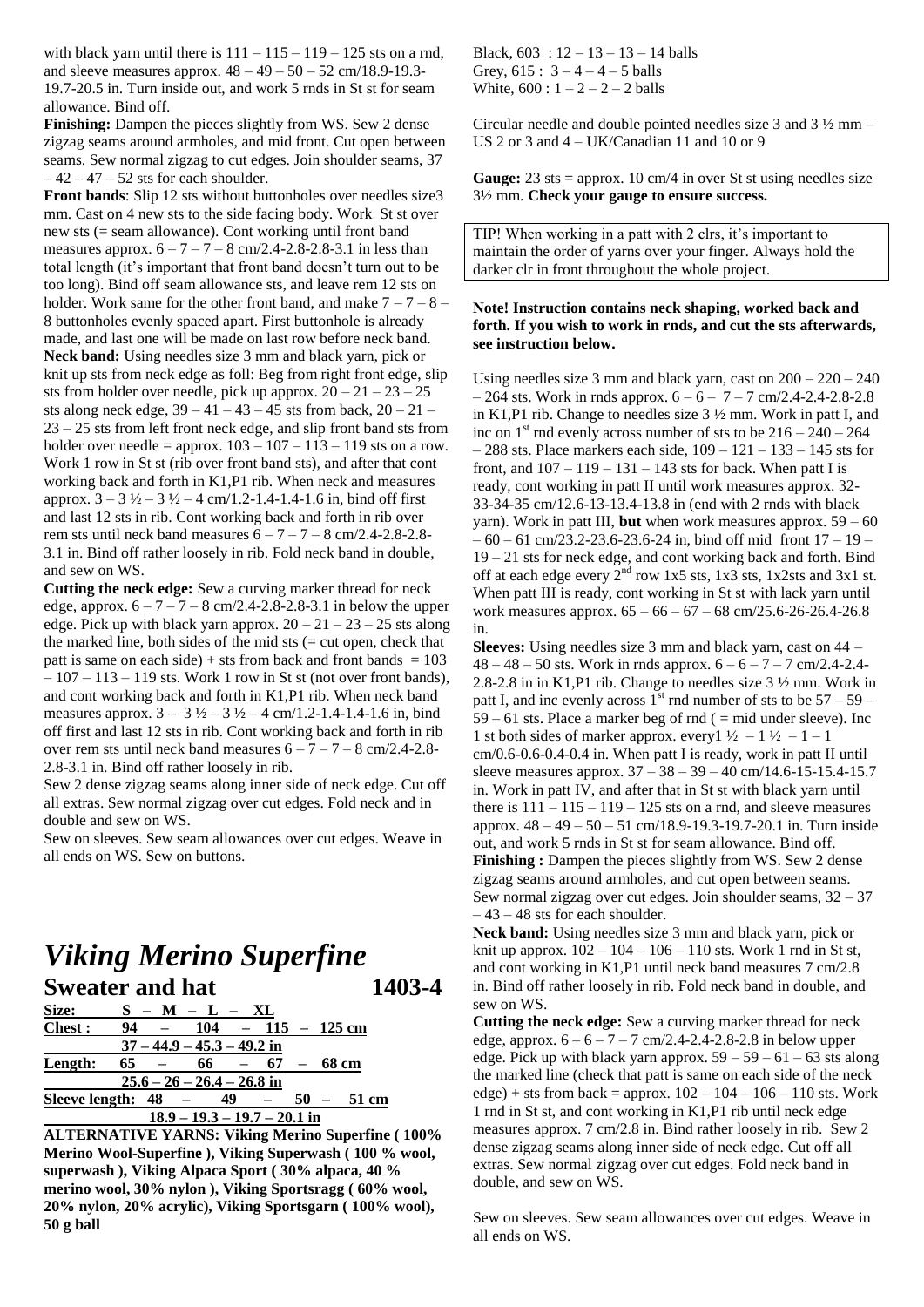

## **Viking Merino Superfine** Cardigan  $1403 - 5a$

| Size:                 | $4/6 - 8/10 - 12$ yrs   |
|-----------------------|-------------------------|
| <b>Chest:</b>         | $67 - 77 - 88$ cm       |
|                       | $26.4 - 30.3 - 34.6$ in |
| Length:               | $43 - 53 - 58$ cm       |
|                       | $16.9 - 20.9 - 22.8$ in |
| <b>Sleeve length:</b> | $33 - 40 - 45$ cm       |
|                       | $13 - 15.7 - 17.7$ in   |

**ALTERNATIVE YARNS: Viking Merino Superfine (100%** Merino Wool-Superfine ), Viking Superwash (100 % wool, superwash), Viking Alpaca Sport (30% alpaca, 40% merino wool, 30% nylon), Viking Sportsragg (60% wool, 20% nylon, 20% acrylic), Viking Sportsgarn (100% wool),  $50$  g ball

| Violet, 668:      | $6 - 7 - 8$ balls |
|-------------------|-------------------|
| Light Grey, 613 : | $2 - 2 - 2$ balls |
| White, 600 :      | $1 - 1 - 1$ ball  |

Circular needle and double pointed needles size 3 and  $3\frac{1}{2}$  mm – US 2 or 3 and  $4 - UK/Canadian$  11 and 10 or 9  $+6 - 6 - 7$  buttons

**Gauge:** 23 sts = approx. 10 cm/4 in over St st using needles size 3½ mm. Check your gauge to ensure success.

TIP! When working in a patt with 2 clrs, it's important to maintain the order of yarns over your finger. Always hold the darker clr in front throughout the whole project.

## Note! Instruction contains shaping of neck edge, worked back and forth. If you wish to work in rnds, and cut the sts open afterwards, see instruction below.

Using needles size 3 mm and violet yarn, cast on  $149 - 173 -$ 197 sts. Work back and forth in K1,P1 rib. When work measures approx. 3 cm/1.2 in, make 1 buttonhole, at right edge for girl, left edge for boy. Make buttonhole s on RS over 3 sts, inside 3 sts from front edge (Buttonhole: Bind off 3 sts. Next row: Cast on 3 sts over the bound-off ones). When rib measures approx. 6  $cm/2.4$  in, slip first and last 10 sts on holders (= sts for front bands). Change to needles size 3<sup>1</sup>/<sub>2</sub> mm. Work in patt I, and inc evenly across 1<sup>st</sup> row number of sts to be  $145 - 169 - 193$  sts (front band sts are not included). Cast on 4 new sts to the end of the row  $(= not incl.$  in the number of sts, to be cut open later on). Purl these new sts every rnd. Place markers each side,  $34 - 40 -$ 46 sts for each front, and  $77 - 89 - 101$  sts for back. Cont working in rnds. When patt I is ready, cont working in patt II until work measures approx.  $16 - 26 - 31$  cm/6.3 -  $10.2 - 12.2$  in (end with 2 rnds in violet yarn). Work in patt III, but when work measures approx.  $38 - 48 - 52$  cm/15-18.9-20.5 in, bind off mid front  $14 - 16 - 16$  sts for neck edge (incl. 4 purl-sts). Cont working back and forth. Bind off at each edge every  $2<sup>nd</sup>$  row 1x5  $-6 - 6$  sts, 1x3 sts, 1x2 sts and 3x1 st. When patt III is ready, cont working in St st with violet yarn until work measures 43-53-58 cm/16.9-20.9-22.8 in.

**Sleeves:** Using needles size 3 mm and violet yarn, cast on  $38$  – 40 – 42 sts. Work in rnds approx.  $5 - 5 - 6$  cm/2-2-2.4 in in K1,P1 rib. Change to needles size  $3\frac{1}{2}$  mm. Work in patt I, and inc. evenly across  $1<sup>st</sup>$  rnd number of sts to be  $45 - 49 - 55$  sts. Place a marker beg of rnd  $($  = mid under sleeve). Inc 1 st both sides of the marker approx. every  $2 - 2 - 2$  cm/0.8-0.8-0.8 in. When patt I is ready, cont working in patt II until sleeve measures approx.  $22 - 29 - 34$  cm/8.7-11.4-13.4 in (end with 2) rnds with violet yarn). Work in patt IV, and after that in St st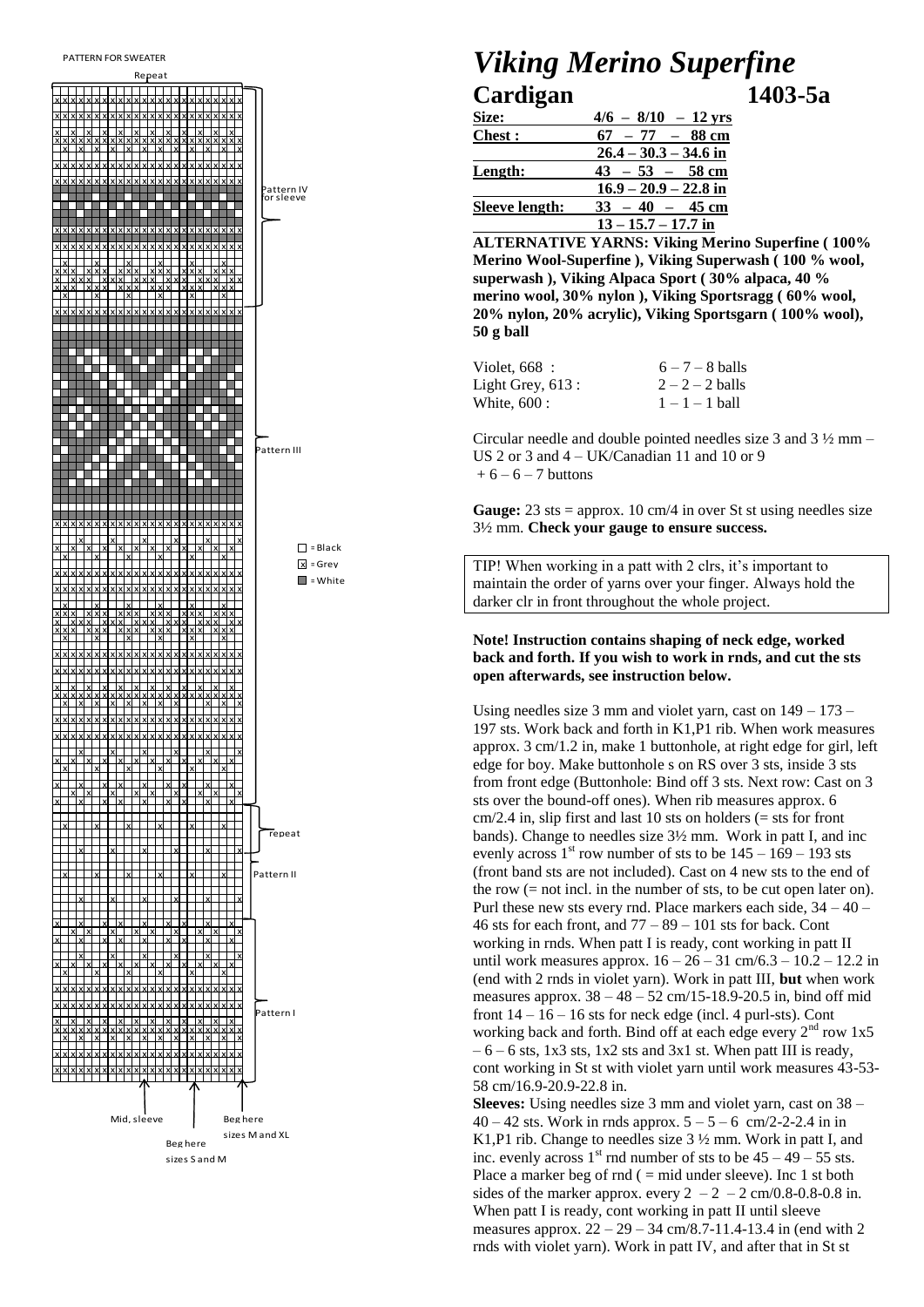with violet yarn until there is  $73 - 83 - 87$  sts on a rnd, and sleeve measures approx.  $33 - 40 - 45$  cm/13-15.7-17.7 in. Turn work inside out, and work 5 rnds in St st for seam allowance. Bind off.

**Finishing:** Dampen pieces slightly from WS. Sew 2 dense zigzag seams around armholes and mid front. Cut open between seams. Sew normal zigzag over cut edges. Join shoulder seams,  $21 - 26 - 32$  sts for each shoulder.

**Front bands**: Slip 10 sts without buttonhole over needles size 3 mm. Cast on 4 new sts to the side facing body. Work St st over new sts (= seam allowance). Cont working until front band measures approx.  $5 - 5 - 6$  cm/2-2-2.4 in less than total length (it's important that front band doesn't turn out to be too long). Bind off seam allowance sts, and leave rem 10 rib sts on holder. Work same for the other front band, but make  $6 - 6 - 7$ buttonholes evenly spaced apart. First buttonhole is already made, and last one will be made on last row before neck band. **Neck band:** Using needles size 3 mm and violet yarn, pick or knit up sts from neck edge as foll: Beg from right front edge, slip sts from holder over needle, pick up approx.  $20 - 21 - 24$  sts along neck edge,  $35 - 37 - 37$  sts from back,  $20 - 21 - 24$  sts from left front edge, and slip front band sts from holder = approx.  $95 - 99 - 105$  sts on a row. Work 1 row in St st (not over front band sts). Cont working in K1,P1 rib. When neck band measures approx.  $3\frac{1}{2} - 4 - 4$  cm/1.4-1.6-1.6 in, bind off in rib first and last 10 sts. Cont working back and forth over the rem sts until neck band measures  $7 - 8 - 8$  cm/2.4-2.8-2.8 in. Bind off rather loosely in rib. Fold neck band in double, and sew on WS. **Cutting open the neck edge:** Sew a curving marker thread for neck edge, approx.  $5 - 5 - 6$  cm/2-2-2.4 in below upper edge. Pick up with violet yarn approx.  $20 - 21 - 24$  sts along the marked line, both sides of the mid sts  $($  = cut open, check that patt is same on both sides) + sts from back and front bands =  $95 -$ 99 – 105 sts. Work 1 row in St st (not over front bands). Cont working back and forth in K1,P1. When neck band measures approx.  $3\frac{1}{2} - 4 - 4$  cm/1.4-1.6-1.6 in, bind off in rib first and last 10 sts. Cont working back and forth over rem sts until neck band measures  $7 - 8 - 8$  cm/2.4-2.8-2.8 in. Bind off rather loosely in rib.

Sew 2 dense zigzag seams along inner side of neck edge. Cut off all extras. Sew normal zigzag over cut edges. Fold neck band in double, and sew on WS.

Sew on sleeves. Sew seam allowances over cut edges. Weave in all ends on WS. Sew on buttons.

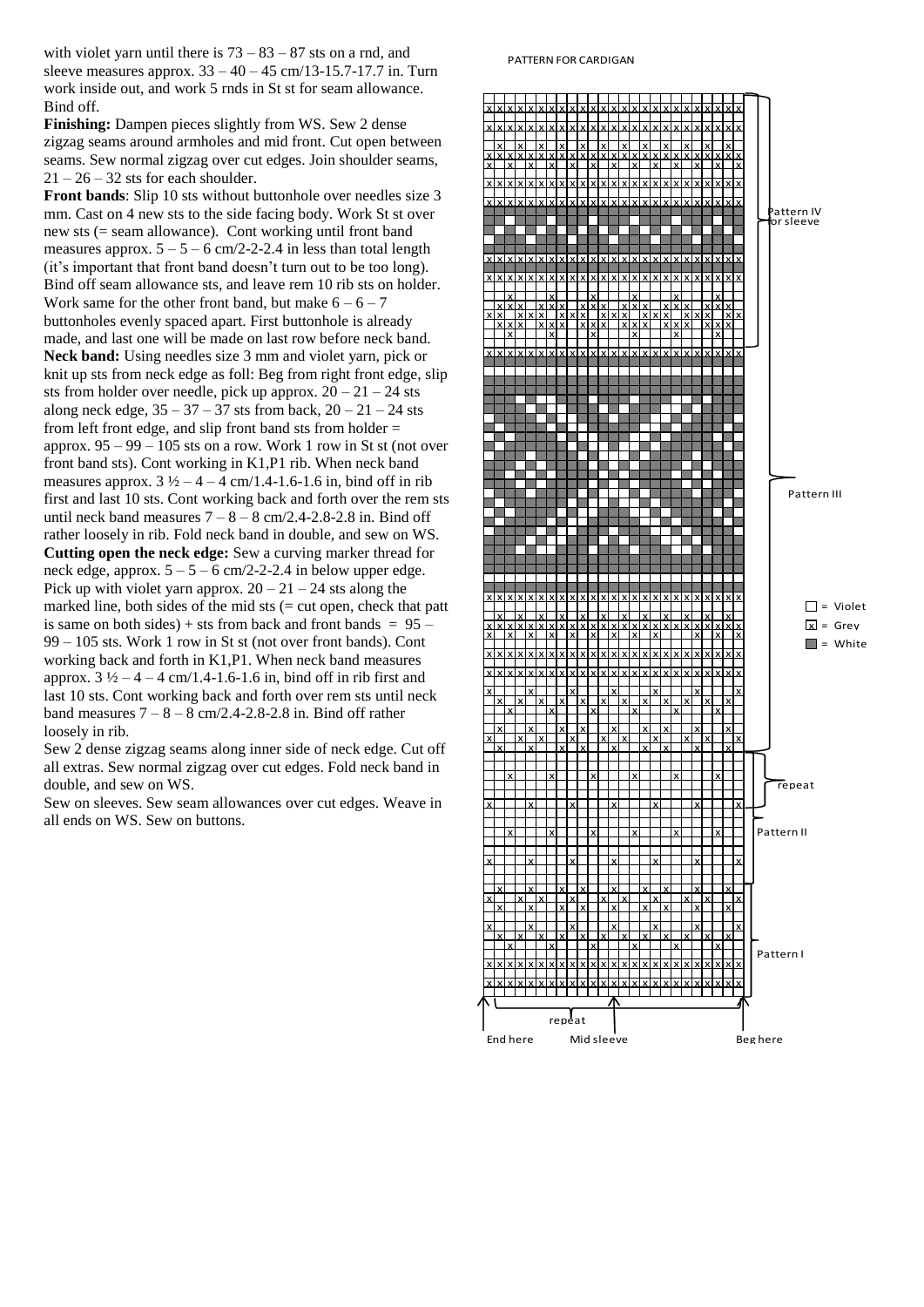## *Viking Merino Superfine* **Sweater and hat 1403-5b**

| <b>Size:</b>          | $2/4 - 6/8 - 10/12$     |
|-----------------------|-------------------------|
| <b>Chest</b> :        | $63 - 73 - 83$ cm       |
|                       | $24.8 - 28.7 - 32.7$ in |
| Length:               | $38 - 48 - 56$ cm       |
|                       | $15 - 18.9 - 22$ in     |
| <b>Sleeve length:</b> | $30 - 36 - 44$ cm       |
|                       | $11.8 - 14.2 - 17.3$ in |

**ALTERNATIVE YARNS: Viking Merino Superfine ( 100% Merino Wool-Superfine ), Viking Superwash ( 100 % wool, superwash ), Viking Alpaca Sport ( 30% alpaca, 40 % merino wool, 30% nylon ), Viking Sportsragg ( 60% wool, 20% nylon, 20% acrylic), Viking Sportsgarn ( 100% wool), 50 g ball**

| Navy Blue, 626:                       | $6 - 7 - 8$ balls |
|---------------------------------------|-------------------|
| Blue, 627 :                           | $2-2-2$ balls     |
| White, 600 :                          | $1 - 1 - 1$ ball  |
| Hat                                   |                   |
| Navy Blue, 626: 2 balls for each size |                   |
| Blue, 627: 1 ball for each size       |                   |

Circular needle and double pointed needles size 3 and 3 ½ mm – US 2 or 3 and 4 – UK/Canadian 11 and 10 or 9

Gauge: 23 sts = approx. 10 cm/4 in over St st using needles size 3½ mm. **Check your gauge to ensure success.** 

TIP! When working in a patt with 2 clrs it's important to maintain the order of yarns over your finger. Always hold the darker clr in front throughout the whole project.

## **Note! Instruction contains neck shaping, worked back and forth. If you wish to work in rnds, and cut the sts afterwards, see instruction below.**

Using needles size 3 mm and navy blue yarn, cast on  $128 - 152 -$ 176 sts. Work in rnds approx.  $5 - 5 - 6$  cm/2-2-2.4 in in K1,P1 rib. Change to needles size 3 ½ mm. Work in patt I, and inc evenly across  $1<sup>st</sup>$  rnd number of sts to be  $144 - 168 - 192$  sts. Place markers each side,  $73 - 85 - 97$  sts for front, and  $71 - 83 -$ 95 sts for back. When patt I is ready, cont working in patt II until work measures approx. $11 - 21 - 29$  cm/4.3-8.3-11.4 in (end with 2 rnds with navy blue yarn). Work in patt III, **but** when work measures approx.  $33 - 43 - 50$  cm/13-16.9-19.7 in, bind off mid front  $15 - 17 - 19$  sts for neck edge. Cont working back and forth. Bind off at each edge every  $2^{nd}$  row 1x5 sts, 2x2 sts, and 3x1 st. When patt III is ready, cont working in St st with navy blue yarn until work measures  $38 - 48 - 56$  cm/15-18.9-22 in. **Sleeves:** Using needles size 3 mm and navy blue yarn, cast on 38  $-40 - 42$  sts. Work in rnds approx.  $5 - 5 - 6$  cm/2-2-2.4 in in K<sub>1</sub>,P<sub>1</sub> rib. Change to needles size  $3\frac{1}{2}$  mm. Work in patt I, and inc evenly across  $1<sup>st</sup>$  rnd number of sts to be  $45 - 49 - 55$  sts. Place a marker beg of rnd  $($  = mid under sleeve). Inc 1 st both sides of the marker approx. every  $2\frac{1}{2} - 2\frac{1}{2} - 2\frac{1}{2}$  cm/1-1-1 in. When patt I is ready, cont working in patt II until sleeve measures approx.  $19 - 25 - 33$  cm/7.5-9.8-13 in (end with 2 rnds with navy blue yarn ). Cont working in patt IV, and after that in St st with navy blue yarn until there is  $65 - 73 - 83$  sts on a rnd, and sleeve measures approx.  $30 - 36 - 44$  cm/11.8-14.2-17.3 in. Turn work inside out, and work 5 rnds in St st for seam allowance. Bind off.

**Finishing:** Dampen pieces slightly from WS. Sew 2 dense zigzag seams around armholes. Cut open between seams. Sew normal zigzag over cut edges. Join shoulder seams,  $17 - 22 - 27$ sts for each shoulder.

Neck band: Using needles size 3 mm and navy blue yarn, pick or knit up approx.  $82 - 86 - 90$  sts. Work 1 rnd in St st, and cont working in K1,P1 rib until neck band measures  $7 - 8 - 8$  cm/2.8-3.1-3.1 in. Bind off rather loosely in rib. Fold neck band in double, and sew on WS.

**Cutting the neck edge:** Sew a curving marker thread for neck edge, approx.  $5 - 5 - 6$  cm/2-2-2.4 in below upper edge. Pick up with navy blue yarn approx.  $45 - 47 - 49$  sts along the marked line (check that patt is same on each side of the neck edge)  $+$  sts from back =  $82 - 86 - 90$  sts. Work 1 rnd in St st, and after that in K1,P1 rib until neck band measures 6 cm/2.4 in. Bind off rather loosely in rib. Sew 2 dense zigzag seams along inner side of neck edge. Cut off all extras. Sew normal zigzag over cut edges. Fold neck band in double, and sew on WS. Sew on sleeves. Sew seam allowances over cut edges. Weave in all ends on WS.

## **HAT**

Using needles size 3 mm and navy blue yarn, cast on 104 – 112 – 120 sts. Work in rnds approx. 10 cm/4 in in K1,P1 rib. Change to needles size 3½ mm. Work in patt I, and then in patt II until work measures 20 – 22 – 24 cm/7.9-8.7-9.4 in. Cont working with navy blue yarn, and dec for crown: \*K2, K2tog\*, rep \*-\* across the rnd. Work 2 rnds in St st. Rep dec with 1 st less between dec until 26-28-30 sts rem. Knit all sts tog in pairs. Break yarn, thread through rem sts, tighten the yarn, and weave in on WS.

Make a small pompom with navy blue yarn, and fasten it on top.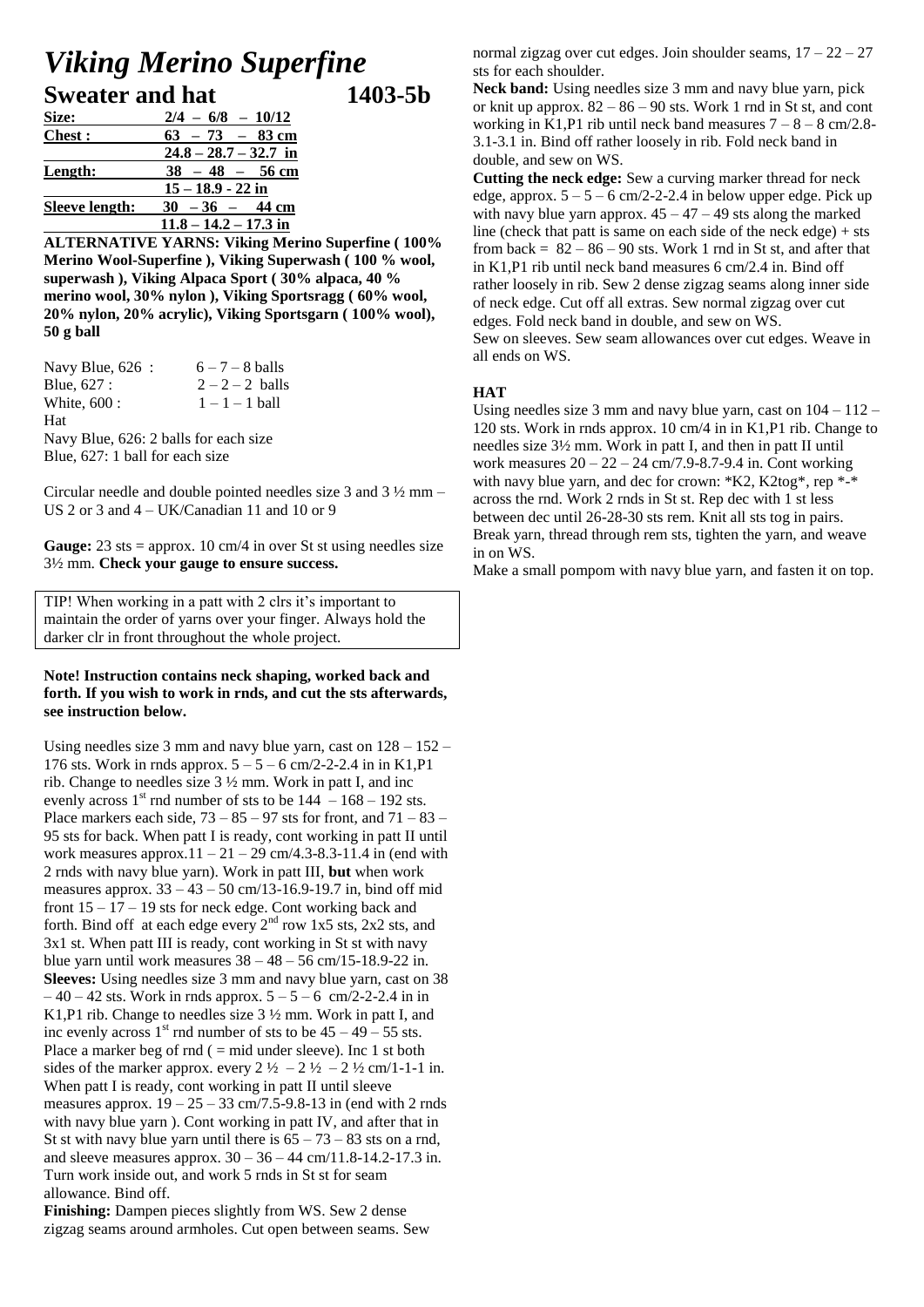

## **Viking Merino Superfine Sweater** 1403-6

| <u>Size:</u>   | $2/4 - 6/8 - 10/12$     |
|----------------|-------------------------|
| <b>Chest:</b>  | $63 - 73 - 83$ cm       |
|                | $24.8 - 28.7 - 32.7$ in |
| <u>Length:</u> | $38 - 48 - 56$ cm       |
|                | $15 - 18.9 - 22$ in     |
| Sleeve length: | $30 - 36 - 44$ cm       |
|                | $11.8 - 14.2 - 17.3$ in |

**ALTERNATIVE YARNS: Viking Merino Superfine (100%** Merino Wool-Superfine ), Viking Superwash (100 % wool, superwash), Viking Alpaca Sport (30% alpaca, 40% merino wool, 30% nylon), Viking Sportsragg (60% wool, 20% nylon, 20% acrylic), Viking Sportsgarn (100% wool),  $50$  g ball

White, 600 (Blue, 627):  $6 - 7 - 7$  balls Grey, 615 (White, 600):  $2-2-2$  balls Pink, 665 (Black, 603):  $2 - 2 - 2$  balls + one ball of each clr for hat

Circular needle and double pointed needles size 3 and  $3\frac{1}{2}$  mm – US 2 or 3 and  $4 - UK/Canadian$  11 and 10 or 9  $+$  zipper

**Gauge:** 23 sts = approx. 10 cm/4 in over St st using needles size  $3\frac{1}{2}$  mm. Check your gauge to ensure success.

TIP! When working in a patt with 2 clrs, it's important to maintain the order of yarns over your finger. Always hold the darker clr in front throughout the whole project.

## Note! Instruction contains neck shaping, worked back and forth. If you wish to work in rnds, and cut the sts afterwards, see instruction below.

Using needles size 3 mm and white (blue) yarn, cast on 128 - $152 - 176$  sts. Work in rnds approx.  $5 - 5 - 6$  cm/2-2-2.4 in K1,P1 rib. Change to needles size  $3\frac{1}{2}$  mm. Work in St st, and inc evenly across  $1<sup>st</sup>$  rnd number of sts to be  $144 - 168 - 192$  sts. Place markers at each side,  $73 - 85 - 97$  sts for front, and  $71 - 83$  $-95$  sts for back. When work measures approx.  $16 - 26 - 34$  $cm/6.3-10.2-13.4$  in, work in patt I as charted. When work measures approx. 33-42-50 cm/13-16.3-19.7 in, slip  $13 - 15 - 17$ mid front sts on holder for neck edge. Cont working back and forth. Bind off at each edge every  $2<sup>nd</sup>$  row 1x5 sts, 1x2 sts, and 3x1 st. When patt I is ready, cont working in St st with pink (black) yarn until work measures  $38 - 48 - 56$  cm/15-18.9-22 in. Sleeves: Using needles size 3 mm and white (blue) yarn, cast on  $38 - 40 - 42$  sts. Work in rnds approx.  $5 - 5 - 6$  cm/2-2-2.4 in in K1,P1 rib. Change to needles size  $3\frac{1}{2}$  mm. Work in St st, and inc evenly across 1<sup>st</sup> rnd number of sts to be  $45 - 49 - 55$  sts. Place a marker beg of rnd  $($  = mid under sleeve). Inc 1 st both sides of the marker approx. every  $2\frac{1}{2} - 2\frac{1}{2} - 2\frac{1}{2}$  cm/1-1-1 in. When sleeve measures approx.  $15 - 21 - 29$  cm/5.9-8.3-11.4 in, work in patt II, then in patt III, and after that cont working in St st with pink (black) yarn, until there is  $65 - 73 - 83$  sts on a rnd and sleeve measures approx.  $30 - 36 - 44$  cm/11.8-14.2-17.3 in. Turn work inside out, and work 5 rnds in St st for seam allowance. Bind off.

**Finishing:** Dampen pieces slightly from WS. Sew 2 dense zigzag seams around armholes. Cut open between seams. Sew normal zigzag seam over cut edges. Join shoulder seams,  $18 - 23$  $-28$  sts for each shoulder.

Neck band: Using needles size 3 mm and pink (black) yarn, pick or knit up approx.  $90 - 96 - 100$  sts along neck edge. Work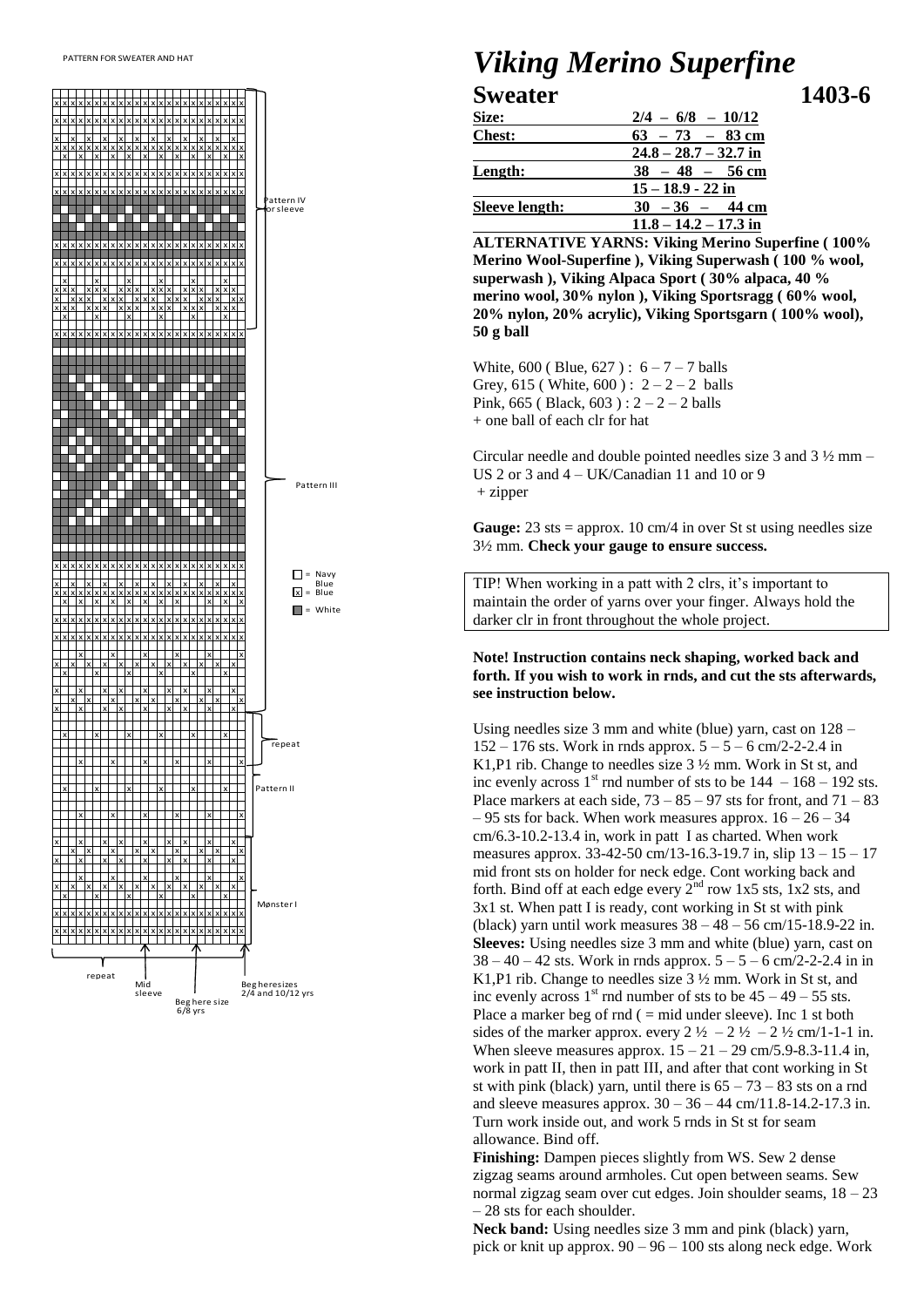1 rnd in St st, and after that cont in K1,P1 rib until neck band measures 6 cm/2.4 in. Bind off rather loosely in rib. Fold neck band in double, and sew on WS.

**Cutting the neck edge:** Sew a curving marker thread for neck edge, approx.  $5 - 5 - 6$  cm/2-2-2.4 in below upper edge. Pick up with pink (black) yarn approx.  $53 - 57 - 59$  sts along the marked line (check that patt is same on each side of the neck edge) + sts from back =  $82 - 86 - 90$  sts. Work 1 rnd in St st, and after that in K1,P1 rib until neck band measures 6 cm/2.4 in. Bind off rather loosely in rib. Sew 2 dense zigzag seams along inner side of neck edge. Cut off all extras. Fold neck edge in double, and sew on WS.

Sew on sleeves. Sew seam allowances over cut edges. Weave in all ends on WS.

### **HAT (boy)**

Using needles size  $3 \text{ mm}$  and white (blue) yarn, cast on  $96 - 108$ – 114 sts. Work in rnds approx. 6 cm/2.4 in in K1,P1 rib. Change to needles size 3½ mm. Work 1 round stockinette and increase 0-12-6 sts evenly to 96-120-120 sts. Work in patt II, then in patt III, and after that in St st with pink (black) yarn until hat measures 20 –  $22 - 24$  cm/7.9-8.7-9.4 in. Beg dec for crown: \*K4, K2 tog\*, rep \*-\* across the rnd. Work 2 rnds in St st. Rep dec every 3<sup>rd</sup> rnd with 1 st less between each dec until 34-36-38 sts rem. Knit all sts tog in pairs. Break yarn, thread through rem sts, tighten the yarn slightly, and weave in on WS.

Make a small pom-pom using pink (black) yarn, and fasten on top.

### **HAT (girl)**

Using needles size 3 mm and pink (black) yarn, cast on  $96 - 108$  $-120$  sts. Work in rnds approx.  $4 - 4 - 5$  cm/1.6-1.6-2 in K1,P1 rib. Change to needles size 3½ mm. Work 1 round stockinette and increase 0-12-0 sts evenly to 96-120-120 sts. Work in patt A, and after that in St st with white (blue) yarn until hat measures 20 – 22 – 24 cm/7.9-8.7-9.4 in. Dec for crown: \*K4, K2tog\*, rep \*-\* across the rnd. Work 2 rnds in St st. Rep dec every  $3^{rd}$  rnd with 1 st between each dec until 32-36-40 sts rem. Knit all sts tog in pairs. Break yarn, thread through rem sts, tighten the yarn slightly, and weave in on WS.

Make a small pom-pom with white (blue) yarn, and fasten it on top.

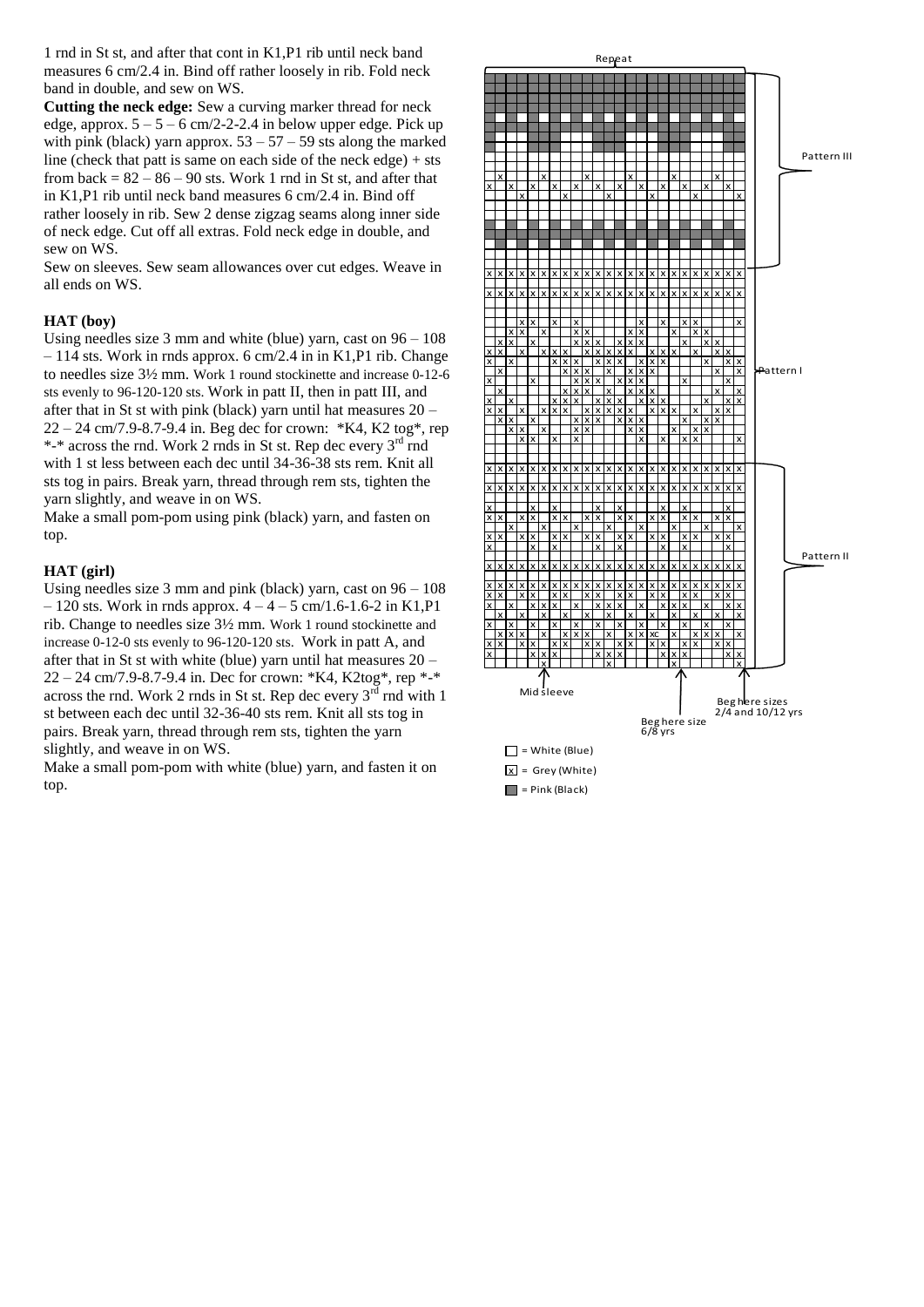

## *Viking Merino Superfine* **Sweater 1403-7**

| Size:   | $S - M - L - XL$                               |
|---------|------------------------------------------------|
| Bust:   | 94<br>$104 - 115 - 125$ cm                     |
|         | $37 - 41 - 45.3 - 49.2$ in                     |
| Length: | $65 -$<br>$66 - 67 - 68$ cm                    |
|         | $25.6 - 26 - 26.4 - 26.8$ in                   |
|         | Sleeve length: $48 -$<br>49<br>51 cm<br>$50 -$ |
|         | $18.9 - 19.3 - 19.7 - 20.1$ in                 |

**ALTERNATIVE YARNS: Viking Merino Superfine ( 100% Merino Wool-Superfine ), Viking Superwash ( 100 % wool, superwash ), Viking Alpaca Sport ( 30% alpaca, 40 % merino wool, 30% nylon ), Viking Sportsragg ( 60% wool, 20% nylon, 20% acrylic), Viking Sportsgarn ( 100% wool), 50 g ball**

| White, $600$ (Black, $603$ ): $12 - 13 - 14 - 14$ balls |                       |
|---------------------------------------------------------|-----------------------|
| Black. 603 (White, 600): $2-2-2-3$ balls                |                       |
| Red. 650 :                                              | $1 - 1 - 1 - 2$ balls |
| + one ball of basic clr for hat                         |                       |

Circular needle and double pointed needles size 3 and 3 ½ mm – US 2 or 3 and 4 – UK/Canadian 11 and 10 or 9

**Gauge:** 23 sts = approx. 10 cm/4 in over St st using needles size 3½ mm. **Check your gauge to ensure success.** 

TIP! When working in a patt with 2 clrs, it's important to maintain the order of yarns over your finger. Always hold the darker clr in front throughout the whole project.

**Note! Instruction contains neck shaping, worked back and forth. If you wish to work in rnds, and cut the sts afterwards, see instruction below.** 

Using needles size 3 mm and white (black) yarn, cast on 200 –  $220 - 240 - 264$  sts. Work in rnds approx.  $6 - 6 - 7 - 7$  cm/2.4-2.4-2.8-2.8 in in K1,P1 rib. Change to needles size 3 ½ mm. Work in St st, and inc evenly across  $1<sup>st</sup>$  rnd number of sts to be  $216 - 240 - 264 - 288$  sts. Place markers each side,  $109 - 121 -$ 133 – 145 sts for front, and 107 – 119 – 131 – 143 sts for back. When work measures approx. 41-42-43-44 cm/16.1-16.3-16.9- 17.3 in, work in patt I as charted. Slip  $17 - 19 - 19 - 21$  mid front sts on holder where arrow points out. Cont working back and forth. Bind off at each edge every  $2<sup>nd</sup>$  row  $1x5 - 5 - 5 - 6$  sts,  $1x2$  sts and  $3 - 4 - 4 - 4x1$  st. When patt I is ready, cont working in St st with red yarn until work measures  $65 - 66 - 67 - 68$ cm/25.6-26-26.4-26.8 in.

**Sleeves:** Using needles size 3 mm and white (black) yarn, cast on  $44 - 48 - 48 - 50$  sts. Work in rnds approx.  $6 - 6 - 7 - 7$  cm/2.4-2.4-2.8-2.8 in in K1,P1 rib. Change to needles size 3 ½ mm. Work in St st, and inc evenly across  $1<sup>st</sup>$  rnd number of sts to be  $57 - 59 - 59 - 61$  sts. Place a maker beg of rnd (= mid under sleeve). Inc 1 st both sides of the marker approx. every  $1\frac{1}{2} - 1$  $\frac{1}{2}$  – 1 – 1 cm/0.6-0.6-0.4-0.4 in. When sleeve measures approx.  $32 - 33 - 34 - 35$  cm/12.6-13-13.4-13.8 in, work in patt II, then in patt III, and after that in St st with red yarn until there is 107-  $111 - 115 - 121$  sts on a rnd, and sleeve measures approx.  $48 -$ 49 – 50 – 51 cm/18.9-19.3-19.7-20.1 in (or as desired). Turn work inside out, and work 5 rnds in St st. Bind off.

**Finishing:** Dampen pieces slightly from WS. Sew 2 dense zigzag seams around armholes. Cut open between the seams. Sew normal zigzag over cut edges. Join shoulder seams, 34 – 38 – 44 – 48 sts for each shoulder

Neck band: Using needles size 3 and white (black) yarn, and pick or knit up approx.  $92 - 100 - 100 - 108$  sts along neck edge. Work 1 rnd in St st, and cont working in K1,P1 rib until neck band measures  $7 - 7 - 7 - 7$  cm/2.8-2.8-2.8-2.8 in. Bind off rather loosely in rib. Fold neck band in double, and sew on WS. **Cutting open neck edge:** Sew a curving marker thread for neck edge, approx.  $6 - 7 - 7 - 7$  cm/2.4-2.8-2.8-2.8 in below upper edge. Pick up with white (black) yarn approx. 53-57-57-61 sts along the marked line (check that patt is same on each side of the neck edge) + sts from back =  $92 - 100 - 100 - 108$  sts. Work 1 rnd in St st, and cont working in K1,P1 rib until neck band measures 7 – 7 – 7 – 7 cm/2.8-2.8-2.8-2.8 in. Bind of rather loosely in rib. Sew 2 dense zigzag seams along inner side of neck edge. Cut off all extras. Sew normal zigzag over cut edges. Fold neck band in double, and sew on WS.

Sew on sleeves. Sew seam allowances over cut edges. Weave in all ends on WS.

## **HAT**

Using needles size 3 mm and black (white) yarn, cast on 108- 108-120-120 sts. Work in rnds approx.  $10 - 11 - 11 - 12$  cm/4-4.3-4.3-4.7 in K1,P1 rib. Change to needles size 3 ½ mm. Work in patt II, then in patt III, and after that cont working in St st with red yarn until hat measures 24 – 24 – 25 – 25 cm/9.4-9.4-9.8-9.8 in. Dec for crown: \*K4, K2tog\*, rep \*-\* across the rnd. Work 2 rnds in St st. Rep dec every 3rd rnd with 1 st less between each dec until 36-36-40-40 sts rem. Knit all sts tog in pairs. Break yarn, thread through rem sts, tighten the yarn slightly, and weave in on WS.

Make a small pom-pom using red yarn, and fasten it on top.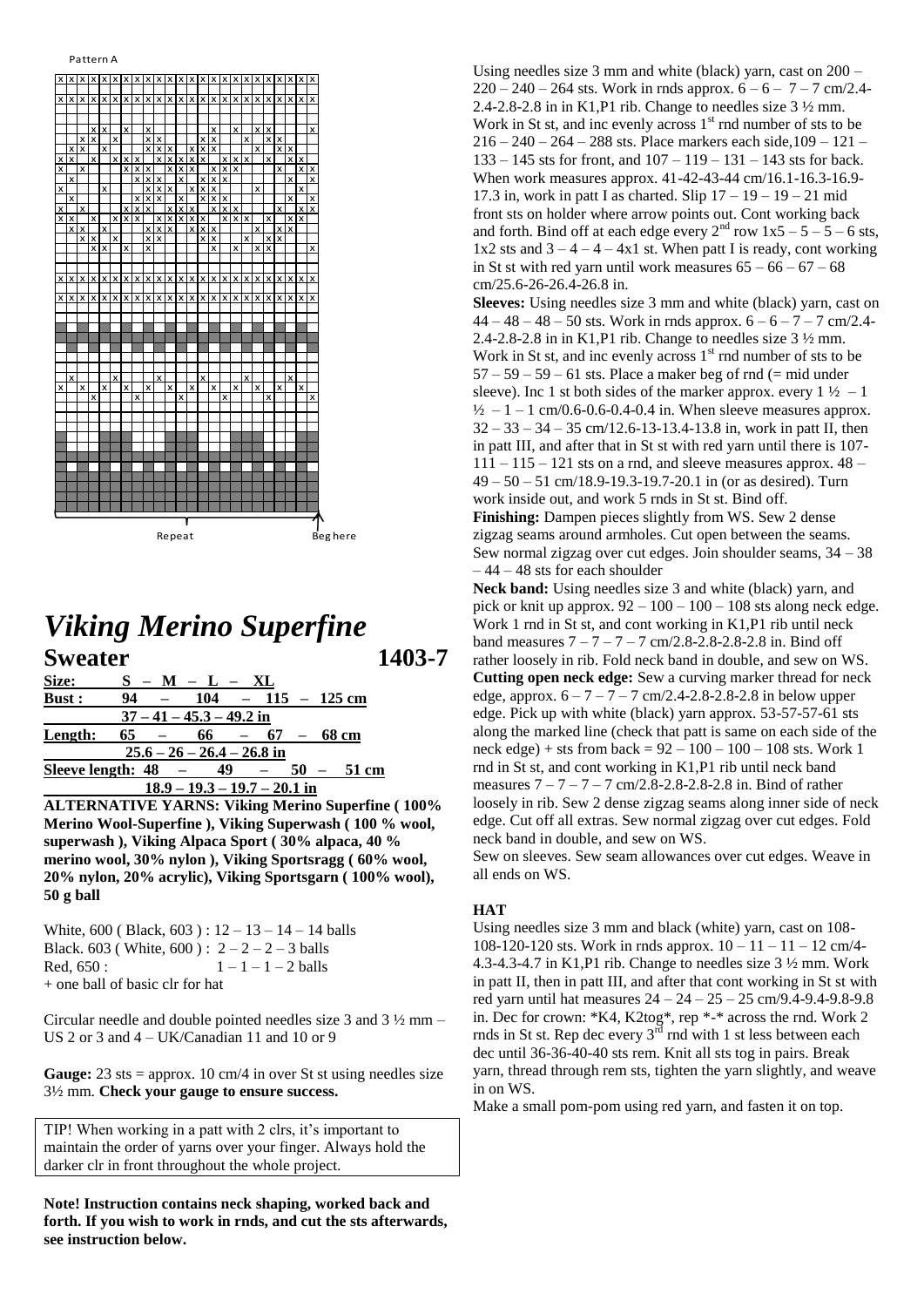#### PATTERN FOR SWEATER AND HAT



## **Viking Merino Superfine** Cardigan 1403-8

| Size:                 |    | – M – L – XL                   |    |              |                      |
|-----------------------|----|--------------------------------|----|--------------|----------------------|
| <b>Chest:</b>         | 99 | $110 - 120 - 130$ cm           |    |              |                      |
|                       |    | $39 - 43.3 - 47.2 - 51.2$ in   |    |              |                      |
| Length:               | 66 | -67                            |    | $68 - 70$ cm |                      |
|                       |    | $26 - 26.4 - 26.8 - 27.6$ in   |    |              |                      |
| Sleeve length: $48 -$ |    |                                | 49 |              | $50 - 52 \text{ cm}$ |
|                       |    | $18.9 - 19.3 - 19.7 - 20.5$ in |    |              |                      |

**ALTERNATIVE YARNS: Viking Merino Superfine (100%** Merino Wool-Superfine ), Viking Superwash (100 % wool, superwash), Viking Alpaca Sport (30% alpaca, 40% merino wool, 30% nylon), Viking Sportsragg (60% wool, 20% nylon, 20% acrylic), Viking Sportsgarn (100% wool),  $50$  g ball

| Grey, $615$ : | $10 - 10 - 11 - 11$ ball |
|---------------|--------------------------|
| White, 600:   | $6 - 6 - 7 - 7$ balls    |

Circular needle and double pointed needles size 3 and  $3\frac{1}{2}$  mm – US 2 or 3 and 4 - UK/Canadian 11 and 10 or 9  $+7-7-8-8$  buttons

**Gauge:** 23 sts = approx. 10 cm/4 in over St st using needles size  $3\frac{1}{2}$  mm. Check your gauge to ensure success.

TIP! When working in a patt with 2 clrs, it's important to maintain order of yarns over your finger. Always hold the darker clr in front throughout the whole project.

### Note! Instruction contains neck shaping, worked back and forth. If you wish to work in rnds, and cut the sts afterwards, see instruction below.

Using needles size 3 mm and grey yarn, cast on  $225 - 249 - 273$  $-297$  sts. Work back and forth in K1,P1 rib. When work measures approx.  $3 \text{ cm}/1.2$  in, make a buttonhole to left edge for man, right edge for woman. Make buttonholes on RS over 3 sts, inside 3 sts from front edge (Buttonhole: Bind off 3 sts. Next row: Cast on 3 sts over the bound-off sts. When rib measures approx.  $6 - 6 - 7 - 7$  cm/2.4-2.4-2.8-2.8 in, slip first and last 12 sts on holder ( = sts for front bands). Change to needles size  $3\frac{1}{2}$ mm. Work 1 row in St st, and inc evenly across number of sts to be  $217 - 241 - 265 - 289$  sts (front band sts not incl). Cast on 4 new sts to the end of the row  $(=$  not incl in the number of sts, to be cut open later on). Purl these new sts every rnd. Place markers each side,  $53 - 59 - 65 - 71$  sts for both fronts, and  $111 - 123$  $135 - 147$  sts for back. Work in patt I, cont in patt II until work measures approx. 47 - 48 - 48 - 50 cm/18.5-18.9-18.9-19.7 in (end with a complete grey stripe). Work in patt III, then in patt IV, but when work measures approx.  $60 - 60 - 61 - 62$  cm/23.6-23.6-24-24.4 in, bind off  $22 - 24 - 24 - 24$  mid front sts for neck edge (incl 4 purl sts), and cont working back and forth. Bind off at each edge every  $2^{nd}$  row 3x2 sts, and  $2 - 2 - 3 - 3x1$ st. Rep patt IV until work measures approx.  $66 - 67 - 68 - 70$ cm/26-26.4-26.8-27.6 in.

**Sleeves:** Using needles size 3 mm and grey yarn, cast on  $48 - 52$  $-52 - 56$  sts. Work in rnds approx.  $5 - 5 - 6 - 6$  cm/2-2-2.4-2.4 in K1,P1 rib. Change to needles size  $3\frac{1}{2}$  mm. Work 1 rnd in St st, and inc evenly across number of sts to be  $53 - 57 - 59 - 65$ sts. Place a marker beg of  $rnd (= mid$  under sleeve). Work in patt I, and then in patt II. Inc same time 1 st both sides of the marker approx. every  $1\frac{1}{2} - 1\frac{1}{2} - 1 - 1\frac{1}{2}$  cm/0.6-0.6-0.4-0.6 in. When sleeve measures approx. 34-35-36-38 cm/13.4-13.8-14.2-15 in, work in patt III, then in patt IV until there is  $111 - 115 - 121 -$ 125 sts on a rnd, and sleeve measures approx.  $48 - 49 - 50 - 52$ cm/18.9-19.3-19.7-20.5 in. Turn work inside out, and work 5 rnds in St st for seam allowance. Bind off.

Finishing: Dampen pieces slightly from WS. Sew 2 dense zigzag seams around armholes. Cut open between seams. Sew normal zigzag over cut edges. Join shoulder seams,  $36 - 41 - 46$  $-51$  sts for each shoulder.

**Front bands:** Slip 12 sts without button holes over needles size 3 mm. Cast on 4 new sts to the side facing the body. Work St st over new sts  $(=$  seam allowance). Cont working until front band measures approx.  $6 - 7 - 7 - 8$  cm/2.4-2.8-2.8-3.1 in less than total length (it's important that front band doesn't turn out to be too long). Bind off seam allowance sts, and leave rem 12 rib sts on holder. Work same for the other front band, but make  $7 - 7 -$ 8 – 8 buttonholes evenly spaced apart. First buttonhole is already made, and last one will be made mid neck band.

Neck band: Using needles size 3 mm and grey yarn, pick or knit up sts from neck edge as foll: Beg from right front edge, slip sts from holder over needle, pick up approx.  $20 - 21 - 23 - 25$  sts along neck edge,  $39 - 41 - 43 - 45$  sts from back,  $20 - 21 - 23$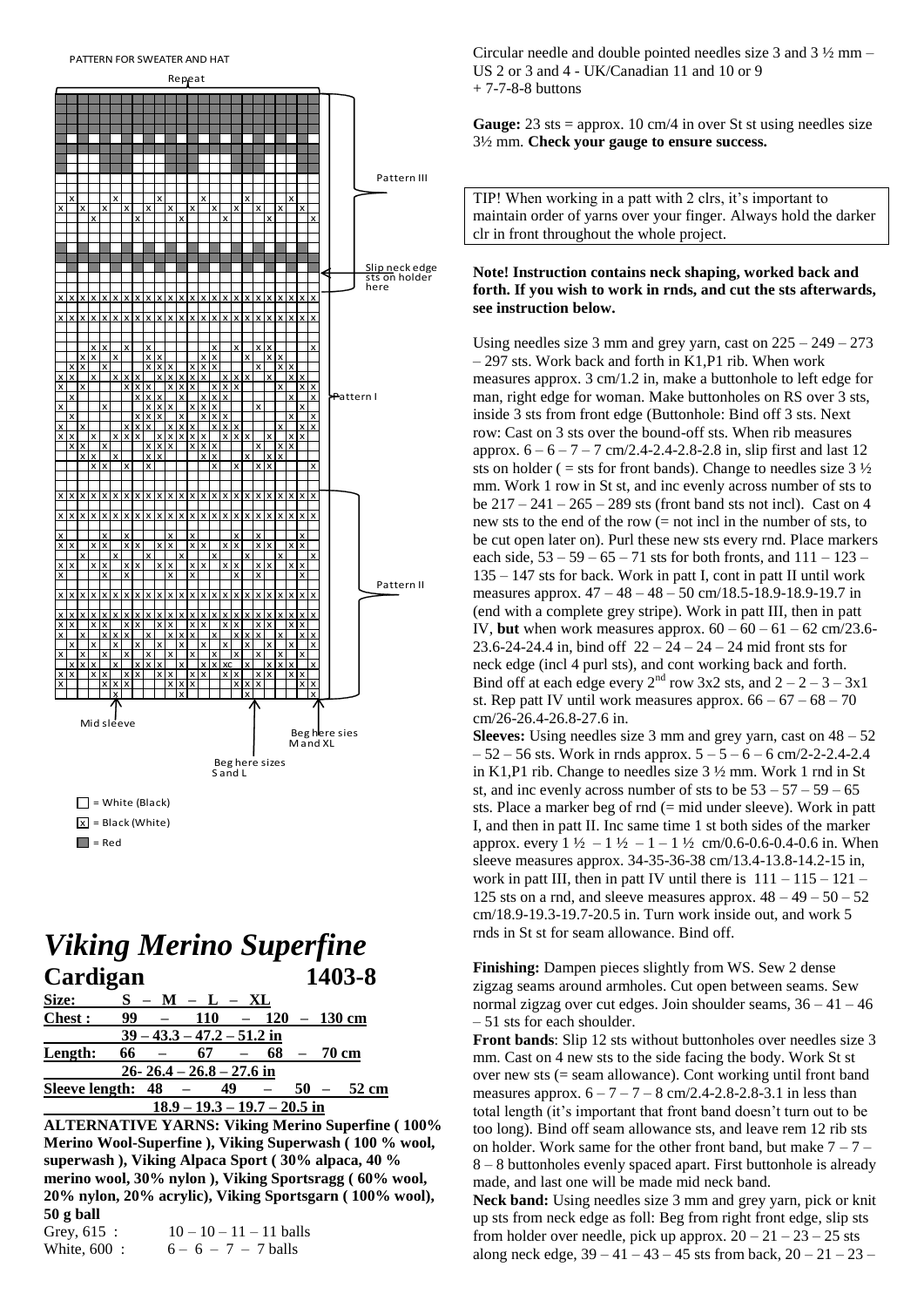25 sts from left front neck edge, and slip front band sts from holder over needle = approx.  $103 - 107 - 113 - 119$  sts on a row. Work 1 row in St st (rib over front band sts). Cont working back and forth in K1,P1 rib (don't forget to make a buttonhole). When neck band measures approx.  $3 - 3\frac{1}{2} - 3\frac{1}{2} - 4$  cm/1.2-1.4-1.4-1.6 in, bind off first and last 12 sts in rib. Cont working back and forth over rem sts until neck band measures  $6 - 7 - 7 - 8$  cm/2.4-2.8-2.8-3.1 in. Bind off rather loosely in rib. Fold neck band in double, and sew on WS.

**Cutting the neck edge:** Sew a curving marker thread for neck edge, approx.  $6 - 7 - 7 - 8$  cm/2.4-2.8-2.8-3.1 in. Pick up with grey yarn approx.  $20 - 21 - 23 - 25$  sts along the marked line, both sides of the mid sts (= cut open, check that patt is same each side) + sts from back and front bands =  $103 - 107 - 113 - 119$ sts. Work 1 row in St st (rib over front band sts). Cont working back and forth in K1,P1 rib until neck band measures approx. 3 –  $3\frac{1}{2} - 3\frac{1}{2} - 4$  cm/1.2-1.4-1.4-1.6 in. Bind off first and last 12 sts in rib. Cont working back and forth over rem sts until neck band measures  $6 - 7 - 7 - 8$  cm/2.4-2.8-2.8-3.1 in. Bind off rather loosely in rib.

Sew 2 dense zigzag seams along inner side of neck edge. Cut off all extras. Sew normal zigzag over cut edges. Fold neck band in double over cut edge, and sew on WS.

Sew on sleeves. Sew seam allowances over cut edges. Weave in all ends on WS. Sew on buttons.

## *KNEELENGTH SOCKS – SEE 1403-12*



 $\Box$  = White  $\overline{x}$  = Grey

|               | <b>Viking Merino Superfine</b> |                      |
|---------------|--------------------------------|----------------------|
| Cardigan      |                                | 1403-8               |
| Size:         | $S - M - L - XL$               |                      |
| <b>Chest:</b> | 99<br>110                      | $-120 - 130$ cm      |
|               | $39 - 43.3 - 47.2 - 51.2$ in   |                      |
| Length:       | 66<br>- 67                     | $68 - 70$ cm         |
|               | 26-26.4 - 26.8 - 27.6 in       |                      |
|               | Sleeve length: $48 - 49$       | $50 - 52 \text{ cm}$ |
|               | $18.9 - 19.3 - 19.7 - 20.5$ in |                      |

**ALTERNATIVE YARNS: Viking Merino Superfine ( 100% Merino Wool-Superfine ), Viking Superwash ( 100 % wool, superwash ), Viking Alpaca Sport ( 30% alpaca, 40 % merino wool, 30% nylon ), Viking Sportsragg ( 60% wool, 20% nylon, 20% acrylic), Viking Sportsgarn ( 100% wool), 50 g ball**

Grey,  $615$ :  $10 - 10 - 11 - 11$  balls White,  $600$ :  $6 - 6 - 7 - 7$  balls Circular needle and double pointed needles size 3 and 3 ½ mm – US 2 or 3 and 4 - UK/Canadian 11 and 10 or 9 + 7-7-8-8 buttons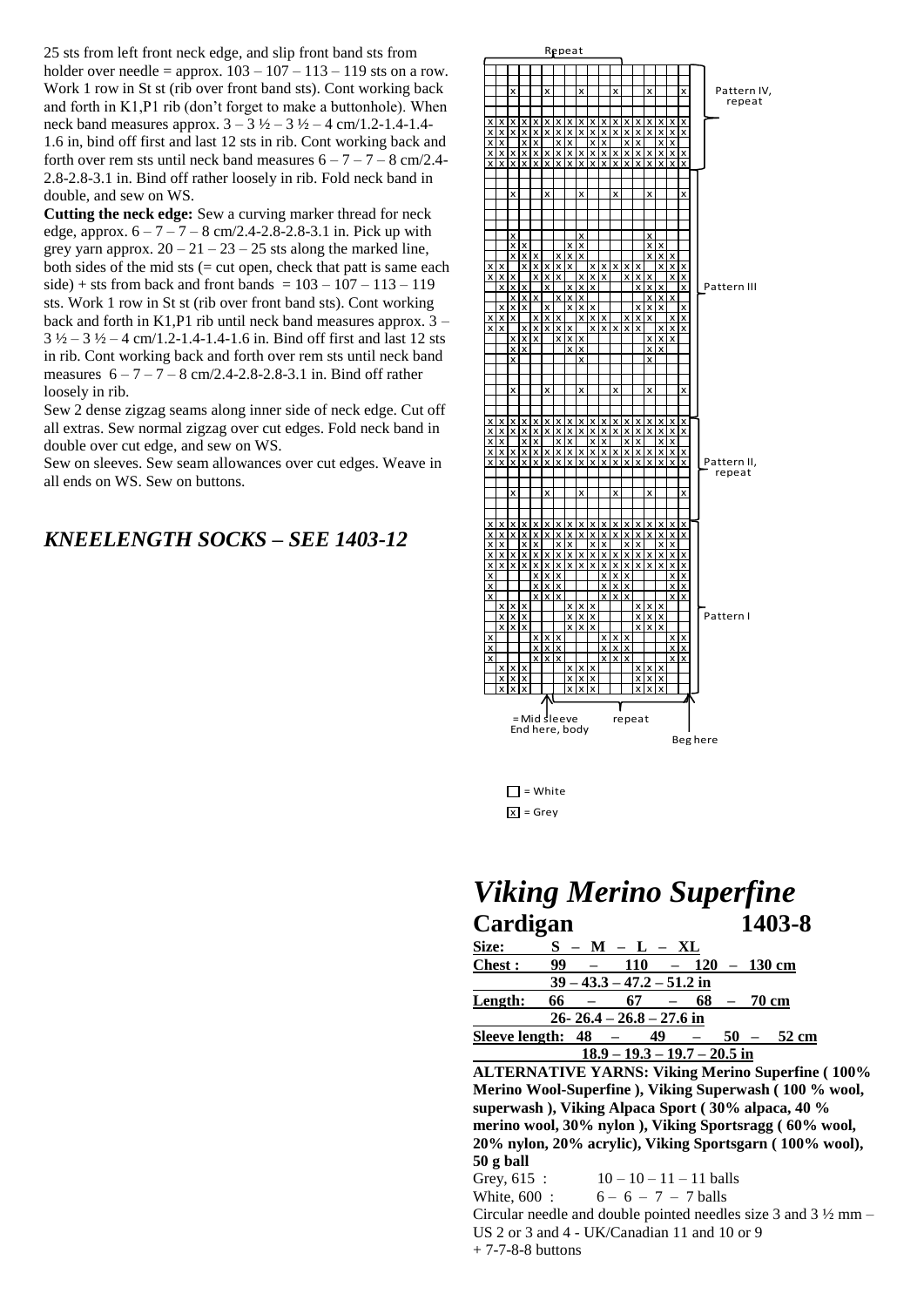Gauge: 23 sts = approx. 10 cm/4 in over St st using needles size 3½ mm. **Check your gauge to ensure success.** 

TIP! When working in a patt with 2 clrs, it's important to maintain order of yarns over your finger. Always hold the darker clr in front throughout the whole project.

## **Note! Instruction contains neck shaping, worked back and forth. If you wish to work in rnds, and cut the sts afterwards, see instruction below.**

Using needles size 3 mm and grey yarn, cast on  $225 - 249 - 273$ – 297 sts. Work back and forth in K1,P1 rib. When work measures approx. 3 cm/1.2 in, make a buttonhole to left edge for man, right edge for woman. Make buttonholes on RS over 3 sts, inside 3 sts from front edge (Buttonhole: Bind off 3 sts. Next row: Cast on 3 sts over the bound-off sts. When rib measures approx.  $6 - 6 - 7 - 7$  cm/2.4-2.4-2.8-2.8 in, slip first and last 12 sts on holder ( = sts for front bands). Change to needles size  $3\frac{1}{2}$ mm. Work 1 row in St st, and inc evenly across number of sts to be  $217 - 241 - 265 - 289$  sts (front band sts not incl). Cast on 4 new sts to the end of the row (= not incl in the number of sts, to be cut open later on). Purl these new sts every rnd. Place markers each side,  $53 - 59 - 65 - 71$  sts for both fronts, and  $111 - 123 -$ 135 – 147 sts for back. Work in patt I, cont in patt II until work measures approx. 47 – 48 – 48 – 50 cm/18.5-18.9-18.9-19.7 in (end with a complete grey stripe). Work in patt III, then in patt IV, **but** when work measures approx.  $60 - 60 - 61 - 62$  cm/23.6-23.6-24-24.4 in, bind off  $22 - 24 - 24 - 24$  mid front sts for neck edge (incl 4 purl sts), and cont working back and forth. Bind off at each edge every  $2^{nd}$  row 3x2 sts, and  $2 - 2 - 3 - 3x1$ st. Rep patt IV until work measures approx.  $66 - 67 - 68 - 70$ cm/26-26.4-26.8-27.6 in.

**Sleeves:** Using needles size 3 mm and grey yarn, cast on 48 – 52  $-52 - 56$  sts. Work in rnds approx.  $5 - 5 - 6 - 6$  cm/2-2-2.4-2.4 in K1,P1 rib. Change to needles size 3 ½ mm. Work 1 rnd in St st, and inc evenly across number of sts to be  $53 - 57 - 59 - 65$ sts. Place a marker beg of rnd (= mid under sleeve). Work in patt I, and then in patt II. Inc same time 1 st both sides of the marker approx. every  $1\frac{1}{2} - 1\frac{1}{2} - 1 - 1\frac{1}{2}$  cm/0.6-0.6-0.4-0.6 in. When sleeve measures approx. 34-35-36-38 cm/13.4-13.8-14.2-15 in, work in patt III, then in patt IV until there is  $111 - 115 - 121 -$ 125 sts on a rnd, and sleeve measures approx.  $48 - 49 - 50 - 52$ cm/18.9-19.3-19.7-20.5 in. Turn work inside out, and work 5 rnds in St st for seam allowance. Bind off.

**Finishing:** Dampen pieces slightly from WS. Sew 2 dense zigzag seams around armholes. Cut open between seams. Sew normal zigzag over cut edges. Join shoulder seams,  $36 - 41 - 46$ – 51 sts for each shoulder.

**Front bands**: Slip 12 sts without buttonholes over needles size 3 mm. Cast on 4 new sts to the side facing the body. Work St st over new sts (= seam allowance). Cont working until front band measures approx.  $6 - 7 - 7 - 8$  cm/2.4-2.8-2.8-3.1 in less than total length (it's important that front band doesn't turn out to be too long). Bind off seam allowance sts, and leave rem 12 rib sts on holder. Work same for the other front band, but make  $7 - 7 -$ 8 – 8 buttonholes evenly spaced apart. First buttonhole is already made, and last one will be made mid neck band.

**Neck band:** Using needles size 3 mm and grey yarn, pick or knit up sts from neck edge as foll: Beg from right front edge, slip sts from holder over needle, pick up approx.  $20 - 21 - 23 - 25$  sts along neck edge,  $39 - 41 - 43 - 45$  sts from back,  $20 - 21 - 23 -$ 25 sts from left front neck edge, and slip front band sts from holder over needle = approx.  $103 - 107 - 113 - 119$  sts on a row. Work 1 row in St st (rib over front band sts). Cont working back

and forth in K1,P1 rib (don't forget to make a buttonhole). When neck band measures approx.  $3 - 3\frac{1}{2} - 3\frac{1}{2} - 4$  cm/1.2-1.4-1.4-1.6 in, bind off first and last 12 sts in rib. Cont working back and forth over rem sts until neck band measures  $6 - 7 - 7 - 8$  cm/2.4-2.8-2.8-3.1 in. Bind off rather loosely in rib. Fold neck band in double, and sew on WS.

**Cutting the neck edge:** Sew a curving marker thread for neck edge, approx.  $6 - 7 - 7 - 8$  cm/2.4-2.8-2.8-3.1 in. Pick up with grey yarn approx.  $20 - 21 - 23 - 25$  sts along the marked line, both sides of the mid sts  $(=$  cut open, check that patt is same each side) + sts from back and front bands =  $103 - 107 - 113 - 119$ sts. Work 1 row in St st (rib over front band sts). Cont working back and forth in K1,P1 rib until neck band measures approx. 3 –  $3\frac{1}{2} - 3\frac{1}{2} - 4$  cm/1.2-1.4-1.4-1.6 in. Bind off first and last 12 sts in rib. Cont working back and forth over rem sts until neck band measures  $6 - 7 - 7 - 8$  cm/2.4-2.8-2.8-3.1 in. Bind off rather loosely in rib.

Sew 2 dense zigzag seams along inner side of neck edge. Cut off all extras. Sew normal zigzag over cut edges. Fold neck band in double over cut edge, and sew on WS.

Sew on sleeves. Sew seam allowances over cut edges. Weave in all ends on WS. Sew on buttons.

## *KNEELENGTH SOCKS – SEE 1403-12*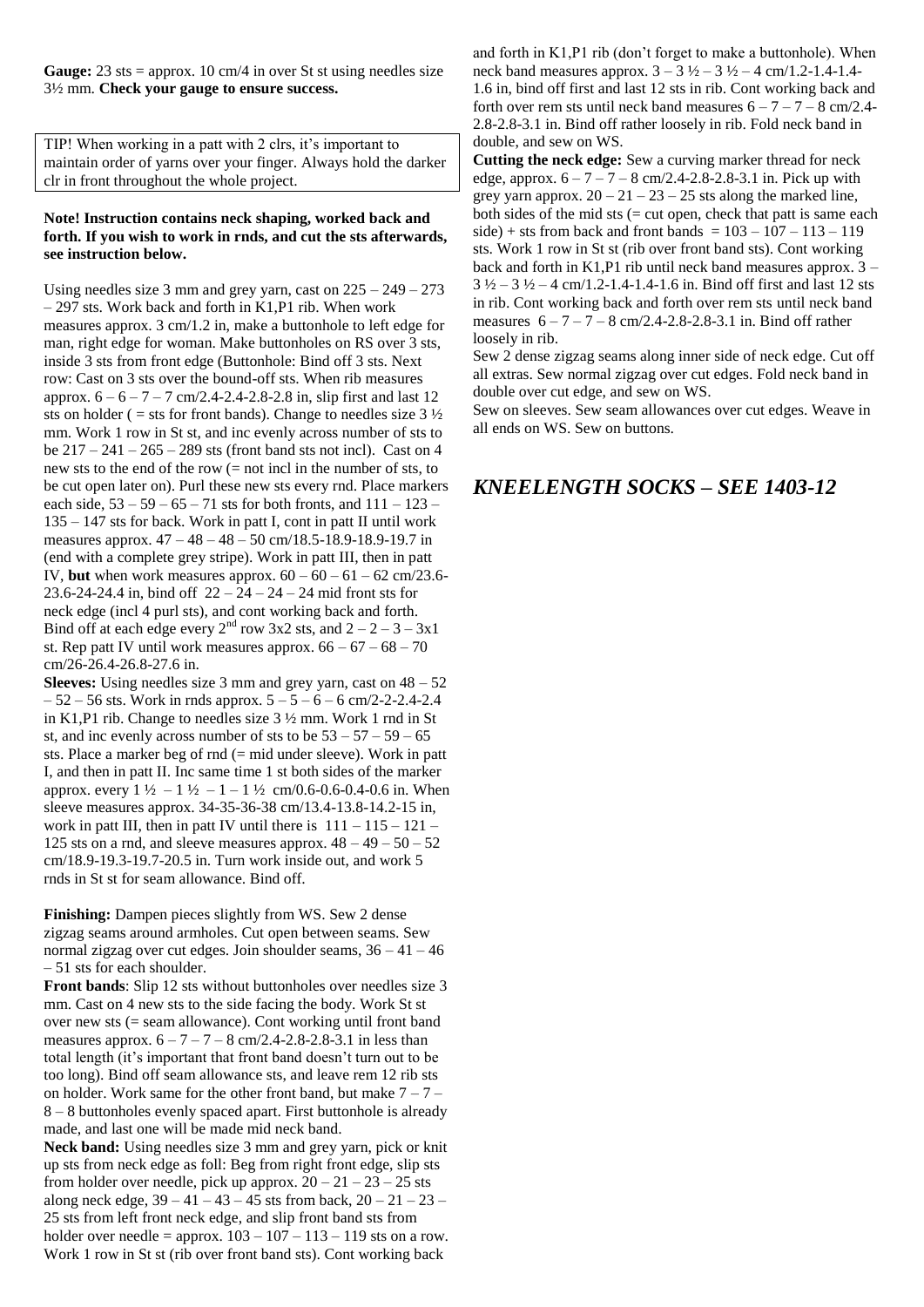



## **Viking Merino Superfine Cardigan and hat** 1403-9

| Size:                 | $2 - 4 - 6 - 8 - 10 - 12$ vrs                |
|-----------------------|----------------------------------------------|
| <b>Chest:</b>         | $62 - 67 - 73 - 78 - 82 - 88$ cm             |
|                       | $24.4 - 26.4 - 28.7 - 30.7 - 32.3 - 34.6$ in |
| Length:               | $36 - 40 - 45 - 50 - 54 - 58$ cm             |
|                       | $14.2 - 15.7 - 17.7 - 19.7 - 21.3 - 22.8$ in |
| <b>Sleeve length:</b> | $28 - 31 - 34 - 38 - 42 - 45$ cm             |
|                       | $11 - 12.2 - 13.4 - 15 - 16.5 - 17.7$ in     |

**ALTERNATIVE YARNS: Viking Merino Superfine (100%** Merino Wool-Superfine), Viking Superwash (100 % wool, superwash), Viking Alpaca Sport (30% alpaca, 40 % merino wool, 30% nylon), Viking Sportsragg (60% wool, 20% nylon, 20% acrylic), Viking Sportsgarn (100% wool),  $50$  g ball

### Cardigan

Navy Blue,  $626 : 4 - 5 - 5 - 6 - 6 - 7$  balls White,  $600 : 3 - 3 - 4 - 4 - 5 - 5$  balls Hat Navy Blue,  $626 : 1 - 1 - 1 - 1 - 1 - 1$  ball

White, 600 :  $1-1-1-1-1-1$  ball Circular needle and double pointed needles size 3 and  $3\frac{1}{2}$  mm – US 2 or 3 and  $4 - UK/Canadian$  11 and 10 or 9  $+6-6-6-7-7-7$  buttons

## **Gauge:** 23 sts = approx. 10 cm/4 in over St st using needles size 3½ mm. Check your gauge to ensure success.

TIP! When working in a patt with 2 clrs, it's important to maintain the order of yarns over your finger. Always hold the darker clr in front throughout the whole project.

## Note! Instruction contains neck shaping, worked back and forth. If you wish to work in rnds, and the sts open afterwards, see instruction below.

Using needles size 3 mm and navy blue yarn, cast on  $137 - 149$  –  $161 - 173 - 185 - 197$  sts. Work back and forth in K1,P1 rib. When work measures approx. 2 cm/0.8 in, make 1 buttonhole, at left edge for boy, right edge for girl. Make buttonholes on RS over 3 sts, inside 3 sts from front edge (Buttonhole: Bind off 3 sts. Next row: Cast on 3 sts over the bound-off sts). When rib measures approx.  $4 - 4 - 4 - 5 - 5 - 5$  cm/1.6-1.6-1.6-2-2 in, slip first and last 10 sts on holders  $(=$  sts for front bands). Change to needles size 3½ mm. Work 1 row in St st, and inc evenly across number of sts to be  $133 - 145 - 157 - 169 - 181 - 193$  sts (front band sts are not incl. Cast on 4 new sts to the end of the row  $(=$ not incl in the number of sts, to be cut open later on). Place markers each side,  $32 - 35 - 38 - 41 - 44 - 47$  sts for both fronts, and  $69 - 75 - 81 - 87 - 93 - 99$  sts for back. Work in patt I, and then in patt II until work measures approx.  $20 - 24 - 29$  –  $34 - 38 - 42$  cm/7.9-9.4-11.4-13.4-15-16.3 in (end with a complete navy blue stripe). Work in patt III, then in patt IV, but when work measures approx.  $32 - 35 - 40 - 45 - 48 - 52$ cm/12.6-13.8-15.7-17.7-18.9-20.5 in, bind off  $18 - 18 - 20 - 20$  $-22 - 22$  mid front sts for neck edge (incl 4 purl-sts), and cont working back and forth. Bind off at each edge every 2<sup>nd</sup> row 2x2 sts,  $2-3-3-3-3-3x1$  st. Rep patt IV until work measures  $36 - 40 - 45 - 50 - 54 - 58$  cm/14.2-15.7-17.7-19.7-21.3-22.8 in.

## **Sleeves**

Using needles size 3 mm and navy blue yarn, cast on  $38 - 40 42 - 42 - 44 - 46$  sts. Work in rnds approx.  $4 - 4 - 4 - 5 - 5 - 5$ cm/1.6-1.6-1.6-2-2-2 in in K1,P1 rib. Change to needles size  $3\frac{1}{2}$ mm. Work 1 rnd in St st, and inc evenly across number of sts to be  $47 - 49 - 51 - 55 - 59 - 61$  sts. Place a marker beg of rnd (= mid under sleeve). Work in patt I, then in patt II. Inc same time 1 st both sides of the marker approx. every  $2 \frac{1}{2} - 2 \frac{1}{2} - 2 \frac{1}{2} - 3 3-3$  cm/1-1-1-1.2-1.2-1.2 in. When sleeve measures approx. 19  $-22 - 25 - 29 - 33 - 36$  cm/7.5-8.7-9.8-11.4-13-14.2 in (end with a complete navy blue stripe), work in patt III. There is now  $65 - 69 - 73 - 77 - 83 - 87$  sts on a rnd, and sleeve measures approx.  $28 - 31 - 34 - 38 - 42 - 45$  cm/11-12.2-13.4-15-16.5-17.7 in. Turn work inside out, and work 5 rnds in St st. Bind off.

### Finishing

Dampen pieces slightly from WS. Sew 2 dense zigzag seams around armholes and mid front. Cut open between seams. Sew normal zigzag over cut edges. Join shoulder seams,  $19 - 21 - 23$  $-26 - 28 - 31$  sts for each shoulder.

**Front bands:** Slip 10 sts without button holes over needles size 3 mm. Cast on 4 new sts to the side facing body. Work St st over new sts (= seam allowance). Cont working until front band measures approx. 4-5-5-5-6-6 cm/1.6-2-2-2-2.4-2.4 in less than total length (it's important that front band doesn't turn out to be too long). Bind off seam allowance sts, and slip rem 10 rib sts over holder. Work same for the other front band, but make  $6 - 6$  $-6 - 7 - 7 - 7$  buttonholes evenly spaced apart. First buttonhole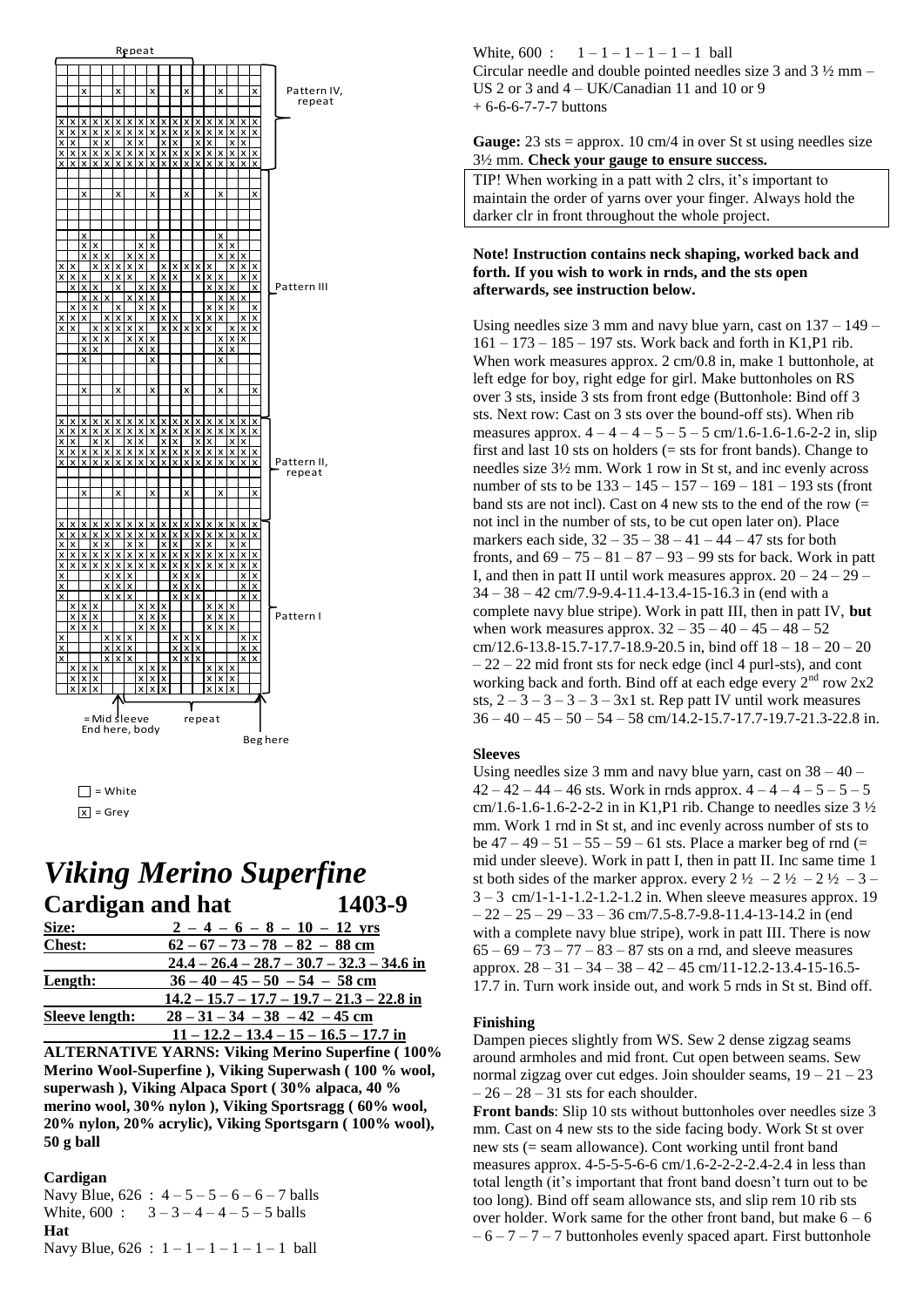is already made, and last one will be made on last row before neck band.

**Neck band:** Using needles size 3 mm and navy blue yarn, pick or knit up sts from neck edge as foll: Beg from right front edge, slip sts from holder over needle, pick up approx.  $18 - 19 - 21 22 - 22 - 23$  sts along neck edge,  $31 - 33 - 35 - 35 - 37 - 37$  sts from back,  $18 - 19 - 21 - 22 - 22 - 23$  sts from left front neck edge, and slip front band sts from holder over needle = approx.  $87 - 91 - 97 - 99 - 101 - 103$  sts on a row. Work 1 row in St st (rib over front band sts). Cont working back and forth in K1,P1 rib. When neck band measures approx.  $2 \frac{1}{2} - 2 \frac{1}{2} - 3 - 3 \frac{1}{2} -$ 3 ½ cm/1-1-1.2-1.2-1.4-1.4 in, bind off first and last 10 sts in rib. Cont working back and forth over rem sts until neck band measures  $5 - 5 - 6 - 6 - 7 - 7$  cm/2-2-2.4-2.4-2.8-2.8 in. Bind off rather loosely in rib. Fold neck band in double, and sew on WS.

**Cutting open neck edge:** Sew a curving marker thread for neck edge, approx.  $4 - 5 - 5 - 5 - 6 - 6$  cm/1.6-2-2-2-2.4-2.4 in below upper edge. Knit up with navy blue yarn approx. $18 - 19 - 21 22 - 22 - 23$  sts along the marked line, both sides of the mid sts  $($  = cut open, check that patt is same on each side) + sts from back and front bands =  $87 - 91 - 97 - 99 - 101 - 103$  sts. Work 1 row in St st (rib over front band sts). Cont working back and forth in K1,P1 rib. When neck band measures approx.  $2\frac{1}{2} - 2\frac{1}{2}$  $-3 - 3 - 3$  ½ – 3 ½ cm/1-1-1.2-1.2-1.4-1.4 in, bind off first and last 10 sts in rib. Cont working back and forth over rem sts until neck band measures 5 – 5 – 6 – 6 – 7 – 7 cm/2-2-2.4-2.4-2.8-2.8 in. Bind off rather loosely in rib.

Sew 2 dense zigzag seams along inner side of neck edge. Cut off all extras. Sew normal zigzag over cut edges. Fold neck band in double over cut edges, and sew on WS.

Sew on sleeves. Sew seam allowances over cut edges. Weave in all ends on WS. Sew on buttons.

### **HAT (2/4 – 6/8 – 10/12 yrs)**

Using needles size 3 mm and navy blue yarn, cast on  $92 - 102 -$ 114 sts. Work in rnds approx. 3 cm/1.2 in in K1,P1 rib. Change to needles size 3½ mm. Work 1 rnd in St st, and inc evenly across number of sts to be  $96 - 108 - 120$  sts. Work in patt III, then in patt IV until hat measures approx.  $20 - 22 - 24$  cm/7.9-8.7-9.4 in. Dec for crown: Knit all sts tog in pairs. Work 1 rnd in St st. Rep dec until  $12 - 14 - 15$  sts rem on a rnd. Break yarn, thread through rem sts, tighten yarn slightly, and weave in on WS.

Make a small pom-pom using navy blue yarn, and fasten it on top.



## *Viking Merino Superfine* **Sweaters and knee length socks 1403-10 and11**

| Size:          | $2/4 - 6/8 - 10/12$ yrs |
|----------------|-------------------------|
| <b>Chest:</b>  | $63 - 73 - 83$ cm       |
|                | $24.8 - 28.7 - 32.7$ in |
| Length:        | $38 - 48 - 56$ cm       |
|                | $15 - 18.9 - 22$ in     |
| Sleeve length: | $30 - 36 - 44$ cm       |
|                | $11.8 - 14.2 - 17.3$ in |

**ALTERNATIVE YARNS: Viking Merino Superfine ( 100% Merino Wool-Superfine ), Viking Superwash ( 100 % wool, superwash ), Viking Alpaca Sport ( 30% alpaca, 40 % merino wool, 30% nylon ), Viking Sportsragg ( 60% wool, 20% nylon, 20% acrylic), Viking Sportsgarn ( 100% wool), 50 g ball**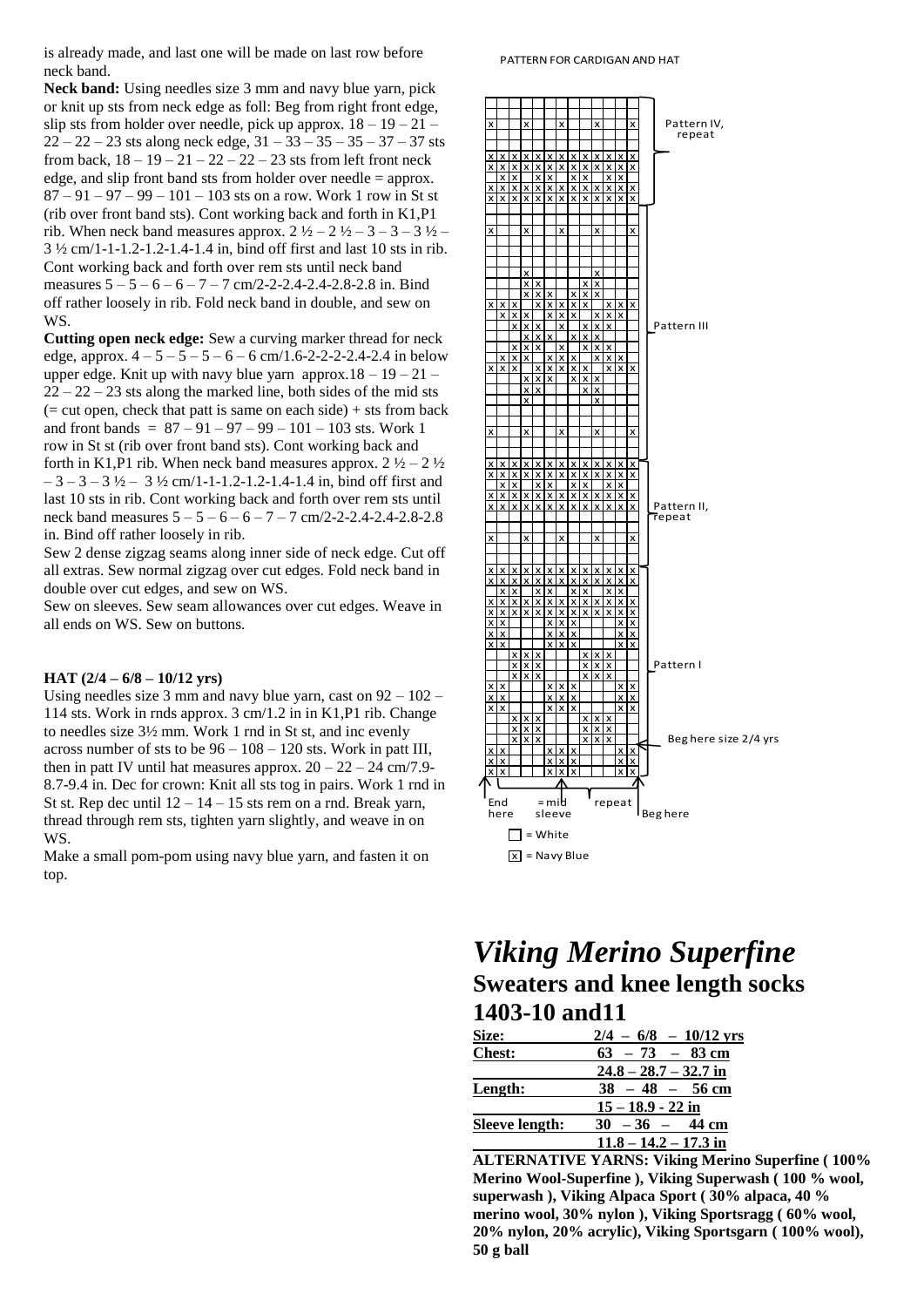### **Sweater**

Red,  $650 : 5 - 6 - 6$  balls

White,  $600 : 3 - 3 - 4$  balls

**Knee length socks**

Red,  $650 : 2 - 2 - 3$  balls White,  $600 : 1 - 1 - 2$  balls

Circular needle and double pointed needles size 3 and 3 ½ mm – US – UK/Canadian

Gauge: 23 sts = approx. 10 cm/4 in over St st using needles size 3½ mm. **Check your gauge to ensure success.** 

TIP! When working in a patt with 2 clrs, it's important to maintain order of yarns over your finger. Always hold the darker clr in front throughout the whole project.

## **Note! Instruction contains neck edge shaping, worked back and forth. If you wish to work in rnds, and cut the sts afterwards, see instruction below.**

Using needles size 3 mm and red yarn, cast on  $128 - 152 - 176$ sts. Work in rnds approx.  $4 - 5 - 5$  cm/1.6-2-2 in in K1,P1 rib. Change to needles size 3 ½ mm. Work 1rnd in St st, and inc evenly across number of sts to be  $144 - 168 - 192$  sts. Place markers each side,  $73 - 85 - 97$  sts for front, and  $71 - 83 - 95$  sts for back. Work in patt I, and then in patt II until work measures approx.  $22 - 32 - 40$  cm/8.7-12.6-15.7 in (end with a complete red stripe). Work in patt III, and then in patt IV, **but** when work measures approx. 33 – 43 – 50 cm/13-16.9-19.7 in, slip13 – 15 – 17 mid front sts on holder for neck edge. Cont working back and forth. Bind off at each edge every  $2<sup>nd</sup>$  rnd 1x5 sts, 1x2 sts, and  $3x1$  st. Rep patt IV until work measures  $38 - 48 - 56$  cm/15-18.9-22 in.

**Sleeves:** Using needles size 3 mm and red yarn, cast on 38 – 40 – 42 sts. Work in rnds approx.  $4 - 5 - 5$  cm/1.6-2-2 in K1,P1 rib. Change to needles size 3 ½ mm. Work 1 rnd in St st, and inc evenly across number of sts to be  $45 - 49 - 55$  sts. Place a marker beg of rnd  $(= mid$  under sleeve). Work in patt I, and then in patt II. Inc same time 1 st both sides of the marker approx. every  $2\frac{1}{2}$  –  $2\frac{1}{2}$  –  $2\frac{1}{2}$  cm/1-1-1-1 in. When sleeve measures approx.  $21 - 27 - 35$  cm/8.3-10.6-13.8 in (end with a complete red stripe), work in patt III. There is now  $65 - 73 - 83$  sts on a rnd, and sleeve measures approx. 30 – 36 – 44 cm/11.8-14.2-17.3 in. Turn work inside out, and work 5 rnds in St st for seam allowance. Bind off.

**Finishing:** Dampen work slightly from WS. Sew 2 dense zigzag seams around armholes. Cut open between seams. Sew normal zigzag over cut edges. Join shoulder seams,  $18 - 23 - 28$  sts for each shoulder.

**Neck band:** Using needles size 3 mm and red yarn, pick or knit up approx. 90-96-100 sts around neck edge. Work 1 rnd in St st, and after that in K1,P1 rib until neck band measures  $6 - 7 - 8$ cm/2.4-2.8-3.1 in. Bind off rather loosely in rib. Fold neck band in double, and sew on WS.

**Cutting the neck edge:** Sew a curving marker thread for neck edge, approx.  $5 - 5 - 6$  cm/2-2-2.4 in below the upper edge. Pick up with red yarn approx.  $53 - 57 - 59$  sts along marked line (check that patt is same on each side of the neck edge) + sts from  $back = 90-96-100$  sts. Work 1 rnd in St st, and cont working in K1,P1 rib until neck band measures  $6 - 7 - 8$  cm/2.4-2.8-3.1 in. Bind off rather loosely in rib. Sew 2 dense zigzag seams along inner side of neck edge. Cut off all extras. Sew normal zigzag over cut edges. Fold neck band in double over cut edge, and sew on WS.

Sew on sleeves. Sew seam allowances over cut edges. Weave in all ends on WS.

Using needles size 3 mm and red yarn, cast on  $44 - 50 - 54$  sts. Work in rnds approx.  $5 - 6 - 6$  cm/2-2.4-2.4 in in K1,P1 rib. Change to needles size 3 ½ mm. Work 1 rnd in St st, and inc evenly across number of sts to be  $56 - 60 - 64$  sts. Place a marker beg of the rnd (= mid back). Work in patt III, **but** when work measures approx.  $8 - 10 - 12$  cm/3.1-4-4.7 in, (if you wish to make socks over the knee, work  $12 - 14 - 16$  cm/4.7-5.5-6.3 in more), dec 1 st both sides of the marker approx. every 2-2- 2 ½ cm/0.8-0.8-1 in. When patt III is ready, work in patt IV until  $40 - 44 - 48$  sts rem on a rnd, and work measures approx.  $25 28 - 35$  cm/9.8-11-13.8 in (end with a complete white stripe). Slip 19 – 21 – 23 sts mid front over holder. Work for heel over rem 21 – 23 – 25 sts. Work back and forth 18-20-22 rows in St st.  $K14 - 16 - 17$ , turn. SI first st,  $P7 - 9 - 9$ , turn. SI first st, and work 1 st more each time, until 2 sts rem at each edge. Turn, and knit sts. You have now reached left edge of the heel. Pick up 10  $-11 - 12$  sts along each side of the heel. Cont working in rnds with red yarn over all sts. Dec **same time** 1 st every rnd both sides of the sts that were on holder until  $40 - 44 - 48$  sts rem. When foot measures approx.  $14 - 17 - 20$  cm/5.5-6.7-7.8 in (or desired length before dec).

**Beg dec:** Place markers around mid sts on both sides, with same number of sts for both upper part and sole. Dec 1 st both sides of the markers every  $2<sup>nd</sup>$  rnd 2 times, and then every rnd until 12 sts rem. Break yarn, thread through rem sts, tighten the yarn, and weave in on WS.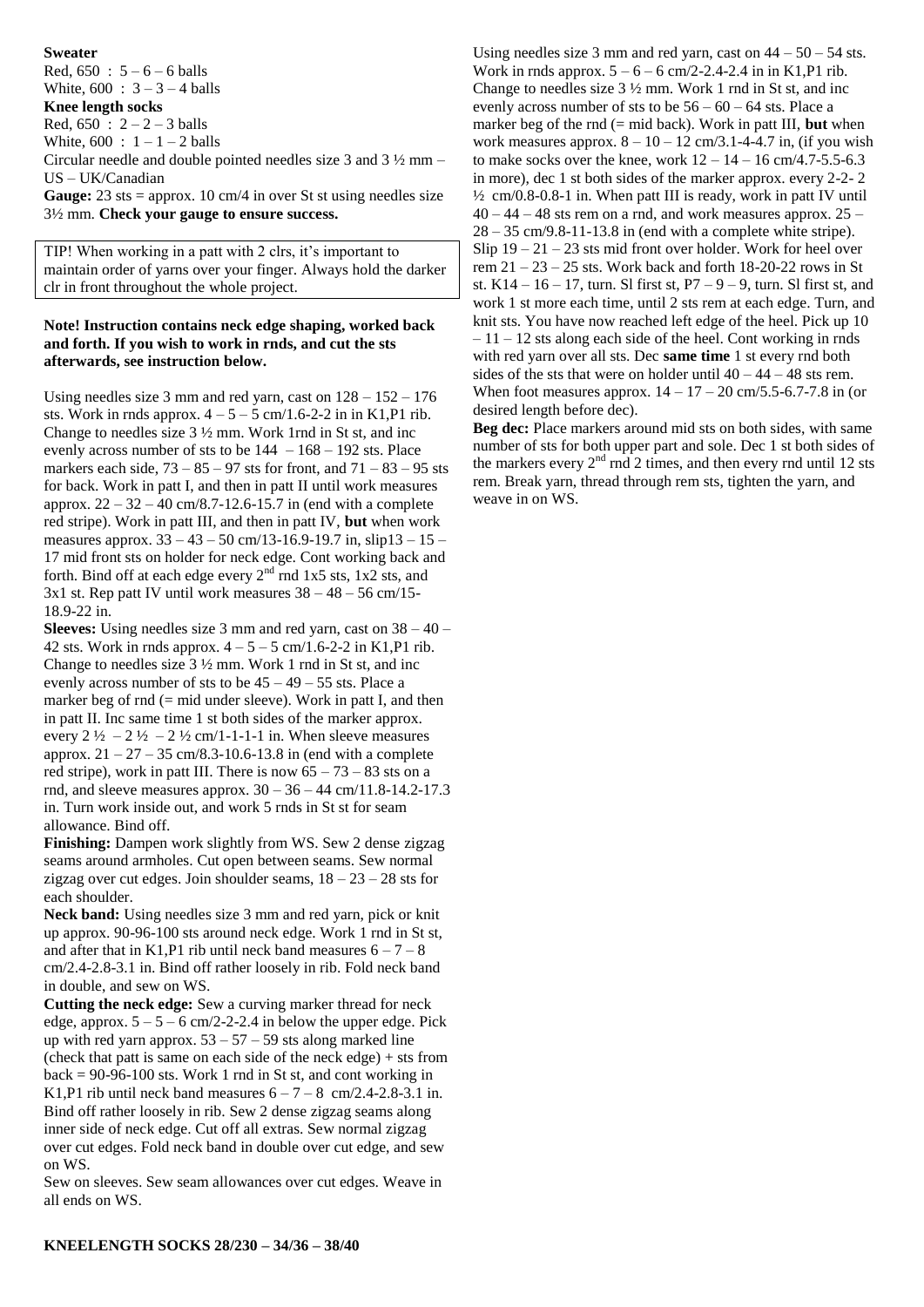#### PATTERN FOR SWEATER AND KNEEL ENGTH SOCKS



 $\overline{x}$  = Red

## **Viking Merino Superfine** Sweater, knee length socks and hat 1403-12

| <b>Size:</b> | $S - M - L - XL$                                         |
|--------------|----------------------------------------------------------|
| <b>Bust:</b> | 94<br>$104 - 115 - 125$ cm                               |
|              | $37 - 41 - 45.3 - 49.2$ in                               |
| Length:      | 65<br>$66 - 67 - 68$ cm                                  |
|              | $25.6 - 26 - 26.4 - 26.8$ in                             |
|              | Sleeve length: $48 -$<br>49<br>50<br>51 cm<br>$\sim$ $-$ |
|              | $103 \t107 \t201 \text{in}$<br>1 Q O                     |

**ALTERNATIVE YARNS: Viking Merino Superfine (100%** Merino Wool-Superfine ), Viking Superwash (100 % wool, superwash), Viking Alpaca Sport (30% alpaca, 40 % merino wool, 30% nylon), Viking Sportsragg (60% wool, 20% nylon, 20% acrylic), Viking Sportsgarn (100% wool),  $50$  g ball

### **Sweater**

Light Grey,  $613: 10-10-11-11$  balls  $8 - 8 - 9 - 9$  balls White, 600 : + 1 ball of each clr for hat **Knee length socks** Light Grey,  $613: 3 - 3 - 4 - 4$  balls  $2 - 2 - 3 - 3$  balls White, 600 :

Circular needle and double pointed needles size 3 and  $3\frac{1}{2}$  mm – US 2 or 3 and  $4 - UK/Canadian$  11 and 10 or 9

**Gauge:** 23 sts = approx. 10 cm/4 in over St st using needles size 3½ mm. Check your gauge to ensure success.

TIP! When working in a patt with 2 clrs, it's important to maintain order of yarns over your finger. Always hold the darker clr in front throughout the whole project.

## Note! Instruction contains shaping for neck edge, worked back and forth. If you wish to work in rnds, and cut the sts afterwards, see instruction below.

Using needles size 3 mm and light grey yarn, cast on  $216 - 240$  –  $264 - 288$  sts. Work in rnds approx. 3 cm/1.2 in in K1,P1 rib. Change to needles size  $3\frac{1}{2}$  mm. Place markers each side,  $109 121 - 133 - 145$  sts for front, and  $107 - 119 - 131 - 143$  sts for back. Work in patt I, and then in patt II until work measures approx.  $45 - 46 - 47 - 48$  cm/17.7-18.1-18.5-18.9 in (end with light grey stripe), work in patt III as charted, and then in patt IV, **but** when work measures approx.  $59 - 60 - 60 - 61$  cm/23.2-23.6-23.6-24 in, slip  $17 - 19 - 19 - 21$  mid front sts over a holder for neck edge. Bind off at each edge every  $2^{nd}$  row  $1x5 5-5-6$  sts, 1x2 sts, and  $3-4-4-4x1$  st. Cont working until work measures  $65 - 66 - 67 - 68$  cm/25.6-26-26.4-26.8 in. Sleeves: Using needles size 3 mm and light grey yarn, cast on 48  $-52 - 52 - 56$  sts. Work in rnds approx. 3 cm/1.2 in in K1,P1 rib. Change to needles size  $3\frac{1}{2}$  mm. Work 1 rnd in St st, and inc evenly across number of sts to be  $57 - 59 - 59 - 61$  sts. Place a marker beg of rnd  $($  = mid under sleeve). Work in patt I, and then in patt II. Inc same time 1 st both sides of the marker approx. every  $1\frac{1}{2}$  cm/0.6 in (same for all sizes). When sleeve measures approx.  $36 - 37 - 38 - 39$  cm/14.2-14.6-15-15.4 in, work in patt III, and then in patt IV until there is  $107 - 111 - 115 - 121$  sts on a rnd, and sleeve measures approx.  $48 - 49 - 50 - 51$  cm/18.9-19.3-19.7-20.1 in. Turn inside out and work 5 rnds in St st for seam allowance. Bind off.

Finishing: Dampen pieces slightly from WS. Sew 2 dense zigzag seams around armholes. Cut open between seams. Sew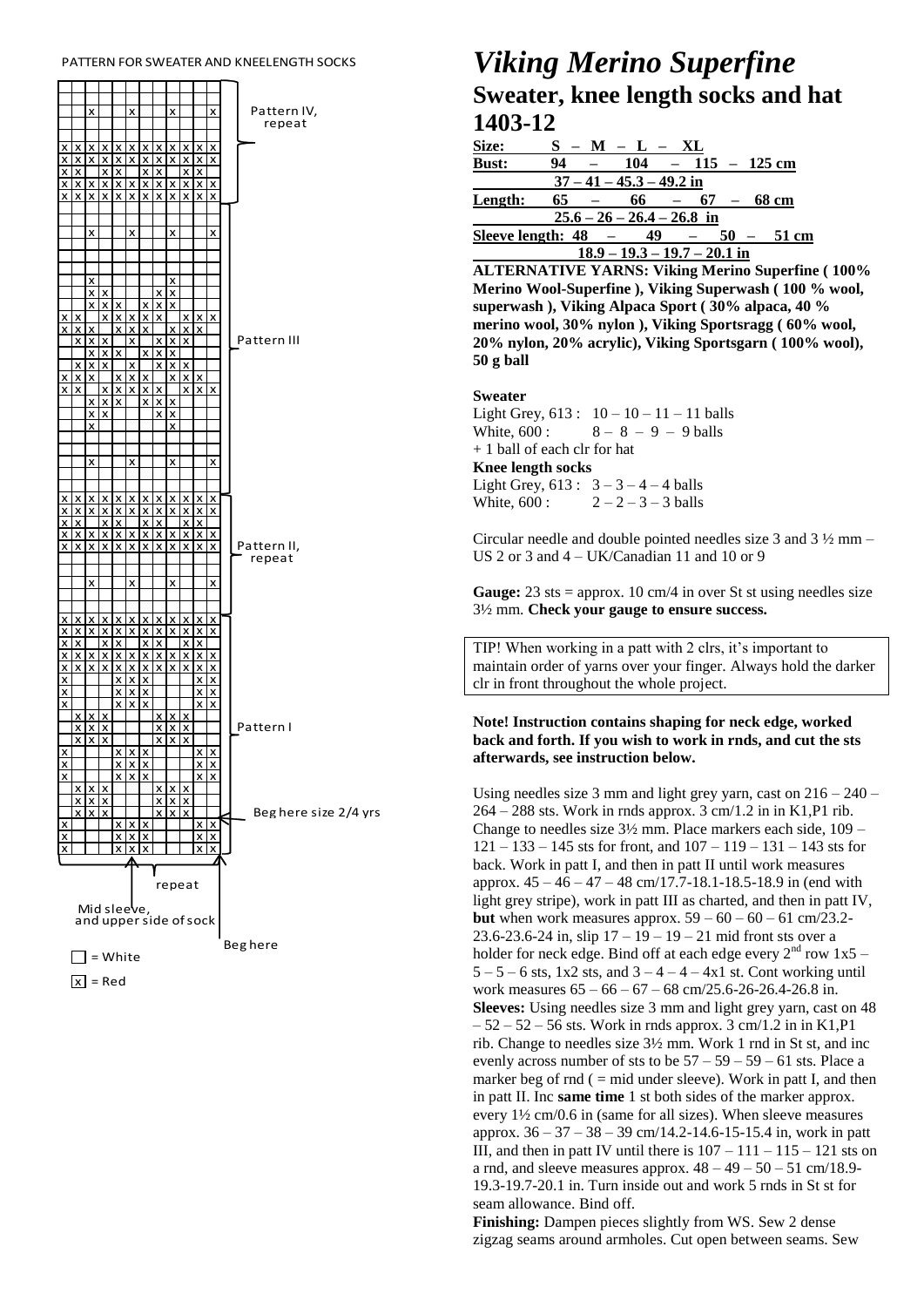normal zigzag over cut edges. Join shoulder seams, 34 – 38 – 44 – 48 sts for each shoulder.

**Neck edge:** Using needles size 3 mm and light grey yarn, pick or knit up approx.  $100 - 104 - 108 - 112$  sts along neck edge. Work 1 rnd in St st, and cont working in K1,P1 rib until neck band measures  $7 - 7 - 8 - 8$  cm/2.8-2.8-3.1-3.1 in. Bind off rather loosely in rib. Fold neck band in double, and sew on WS. **Cutting the neck edge:** Sew a curving marker thread for neck edge, approx.  $6 - 6 - 7 - 7$  cm/2.4-2.4-2.8-2.8 in below the upper edge. Pick up with light grey yarn approx.  $59 - 59 - 63 - 63$  sts along marked line (check that patt is same on each side of the neck edge) + sts from back =  $100 - 104 - 108 - 112$  sts. Work 1 rnd in St st, and cont working in K1,P1 rib until neck band measures  $7 - 7 - 8 - 8$  cm/2.4-2.4-2.8-2.8 in. Bind off rather loosely in rib. Sew 2 dense zigzag seams along inner side of the neck edge. Cut off all extras. Sew normal zigzag over cut edges. Fold neck band in double, and sew on WS. Sew on sleeves. Sew seam allowances over cut edges. Weave in all ends on WS.

**KNEE LENGTH SOCKS (Size: 34/36 – 37/39 – 40/42 – 44)** Using needles size 3 mm and light grey yarn, cast on  $48 - 60 -$ 60 – 72 sts. Work in rnds approx. 7 cm/2.8 in in K1,P1 rib. Change to needles size 3½ mm. Work 1 rnd in St st, and inc evenly across number of sts to be  $60 - 72 - 72 - 84$  sts. Place a marker beg of rnd ( = mid back). Work in patt III, **but** when work measures approx.  $12 - 14 - 15 - 16$  cm/4.7-5.5-5.9-6.3 in, beg dec. Dec 1 st both sides of the marker approx. every  $4 - 2 - 1$  $\frac{1}{2} - 1 \frac{1}{2}$  cm/1.6-0.8-0.6-0.6 in. When patt III is ready, cont working in patt IV until  $48 - 52 - 54 - 56$  sts rem and work measures approx.  $36 - 37 - 38 - 39$  cm/14.2-14.6-15-15.4 in (end with a complete white stripe). Change to light grey yarn, and cont working in St st. Slip  $24 - 26 - 27 - 28$  mid front sts on holder. Work for heel over rem  $24 - 26 - 27 - 28$  sts. Work back and forth  $6 - 6 - 7 - 7$  cm/2.4-2.4-2.8-2.8 in in St st. Beg dec: K16-18-18-19, turn. Slip first st, and P9-11-10-11, turn. Slip first st, and work 1 st more each time, until 2 sts rem at each side. Turn, and knit all sts. You have now reached left edge of the heel. Pick up  $17 - 18 - 20 - 21$  sts along each side of the heel. Cont working in rnds with light grey yarn over all sts. Dec **same time** 1 st every rnd both sides of the sts that were on holder until  $48 - 52 - 54 - 56$  sts rem. Work until foot measures approx.  $18 -$ 20 – 22 – 24 cm/7.1-7.9-8.7-9.4 in (or desired length before dec). **Beg dec:** Place markers each side, with same number of sts for upper part and sole. Dec 1 st both sides of the marker every  $2<sup>nd</sup>$ rnd 2 times, and then every rnd until  $12 - 12 - 14 - 12$  sts rem. Break yarn, thread through rem sts, tighten the yarn, and weave in on WS.

### **HAT (Size: S – M – L/XL)**

Using needles size 3 mm and light grey, cast on  $108 - 120 - 132$ sts. Work in rnds approx. 3 cm/1.2 in in K1,P1 rib. Change to needles size 3½ mm. Work in patt III as charted, and after that in patt IV until hat measures 24 – 24 – 25 cm/9.4-9.4-9.8 in. Dec for crown: \*K4, K2tog\*, rep \*-\* across the rnd. Work 2 rnds in St st. Rep dec every  $3^{\overline{rd}}$  rnd with 1 st less between dec each time until 36 – 40 – 44 sts rem. Knit all sts tog in pairs. Break yarn, thread through rem sts, tighten the yarn, and weave in on WS.

#### PATTERN FOR SWEATER AND KNEELENGTH SOCKS

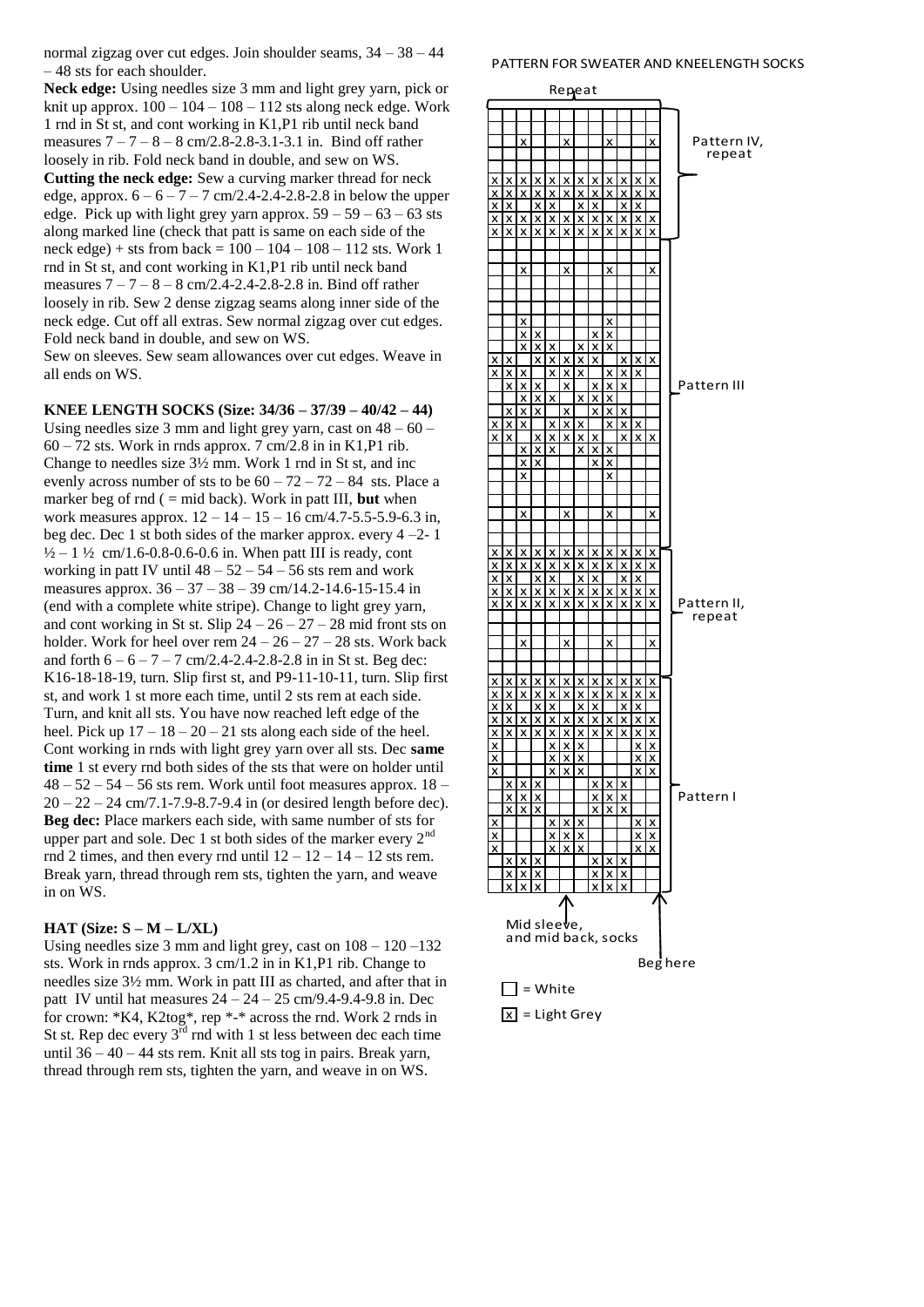## *Viking Merino Superfine* **Sweater, hat and socks 1403-13**

| Size:                 | $2 - 4/6 - 8 - 10 - 12$ yrs           |
|-----------------------|---------------------------------------|
| <b>Chest:</b>         | $63 - 68 - 73 - 78 - 83$ cm           |
|                       | $24.8 - 26.8 - 28.7 - 30.7 - 32.7$ in |
| Length:               | $36 - 43 - 50 - 54 - 58$ cm           |
|                       | $14.2 - 16.9 - 19.7 - 21.3 - 22.8$ in |
| <b>Sleeve length:</b> | $27 - 32 - 39 - 43 - 46$ cm           |
|                       | $10.6 - 12.6 - 15.4 - 16.9 - 18.1$ in |

**ALTERNATIVE YARN: Viking Merino Superfine ( 100% Merino Wool-Superfine ), Viking Superwash ( 100 % wool, superwash ), Viking Alpaca Sport ( 30% alpaca, 40 % merino wool, 30% nylon ), Viking Sportsragg ( 60% wool, 20% nylon, 20% acrylic), Viking Sportsgarn ( 100% wool), 50 g ball**

### **Sweater**

Off-White,  $602: 5-6-6-7-8$  balls Light Grey,  $613: 2 - 3 - 3 - 4 - 4$  balls **Socks** Off-White, 602: 1 1 1 2 2 balls Light Grey, 613: 1 1 1 1 1 ball **Hat** Off-White, 602 – 2 balls Light Grey,  $613 - 1$  ball

Circular needle and double pointed needles size 3 and 3 ½ mm – US 2 or 3 and 4 – UK/Canadian 11 and 10 or 9

Gauge: 23 sts = approx. 10 cm/4 in over St st using needles size 3½ mm. **Check your gauge to ensure success.** 

TIP! When working in a patt with 2 clrs, it's important to maintain the order of yarns over your finger. Always hold the darker clr in front throughout the whole project.

## **Note! Instruction contains shaping for neck edge, worked back and forth. If you wish to work in rnds, and cut the sts afterwards, see instruction below.**

Using needles size 3 mm and light grey yarn, cast on 144 – 156 – 168 – 180 – 192 sts. Work in rnds in K1,P1 rib. After 3 rnds cont with stripes as foll: \*4 rnds with off-white, 4 rnds with grey\*, rep \*-\* until rib measures approx.  $5 - 5 - 6 - 6 - 7$  cm/2-2-2.4-2.4-2.8 in. Change to needles size 3 ½ mm. Work in patt A as charted. Place markers each side,  $72 - 78 - 84 - 90 - 96$  sts for both back and front. When work measures approx. 31 – 38 – 45  $-48 - 52$  cm/12.2-15-17.7-18.9-20.5 in, slip  $16 - 16 - 18 - 18 - 18$ 18 mid front sts on holder for neck edge. Cont working back and forth. Bind off at each edge every  $2^{nd}$  row  $1x5 - 5 - 5 - 6 - 6$  sts,  $2x2$  sts, and  $2x1$  st. Cont working until work measures  $36 - 43$  $50 - 54 - 58$  cm/14.2-16.9-19.7-21.3-22.8 in. **Sleeves:** Using needles size 3 mm and light grey yarn, cast on 38  $-40-40-42-42$  sts. Work in rib same as for body. Change to needles size  $3\frac{1}{2}$  mm. Work in patt A, and inc evenly across  $1<sup>st</sup>$ rnd number of sts to be  $48 - 50 - 50 - 50 - 52$  sts. Place a marker beg of rnd  $($  = mid under sleeve). Inc 1 st both sides of the marker approx. every  $2 \frac{1}{2} - 3 - 2 \frac{1}{2} - 2 \frac{1}{2} - 2 \frac{1}{2}$  cm/1-1.2-1-1-1 in until there is 64 – 68 – 74 – 78 – 82 sts on a rnd, and

sleeve measures approx.  $36 - 43 - 50 - 54 - 58$  cm/14.2-16.9-19.7-21.3-22.8 in. Turn work inside out, and work 5 rnds in St st. Bind off.

**Finishing:** Dampen pieces slightly from WS. Sew 2 dense zigzag seams around armholes. Cut open between seams. Sew normal zigzag over cut edges. Join shoulder seams, 18-20-22-25- 27 sts for each shoulder.

**Neck band:** Using needles size 3 mm and off-white yarn, pick or knit up approx.  $90 - 94 - 98 - 102 - 106$  sts along neck edge. Work 1 rnd in St st, and cont working in rib with stripes same as for body. Bind off rather loosely in rib. Fold neck band in double, and sew on WS.

**Cutting the neck edge:** Sew a curving marker thread for neck edge, approx.  $5 - 5 - 5 - 6 - 6$  cm/2-2-2-2.4-2.4 in below the upper edge. Pick up with off-white yarn approx.  $54 - 56 - 58$  $60 - 64$  sts along the marked line (check that patt is same on each side of the neck edge) + sts from back =  $90 - 94 - 98 - 102$  – 106 sts. Work 1 rnd in St st, and cont working in rib with stripes same as for body. Bind off rather loosely in rib. Sew 2 dense zigzag seams along inner side of neck edge. Cut off all extras. Sew normal zigzag over cut edges. Fold neck band in double over cut edge, and sew on WS. Sew on sleeves. Sew seam allowances over cut edges. Weave in all ends on WS.

## **HAT**

Using needles size 3 mm and light grey yarn, cast on 102 – 108 – 114 – 120 – 120 sts. Work approx. 10-10-11-11-12 cm/4-4-4.3- 4.3-4.7 in in striped rib same as for body. Change to needles size  $3\frac{1}{2}$  mm. Work in patt A until hat measures  $20 - 22 - 22 - 23$ 23 cm/7.9-8.7-8.7-9.1-9.1 in. Beg dec for crown: \*K4, K2tog\*, rep  $*$ - $*$  across the rnd. Work 2 rnds in St st. Rep dec every  $3<sup>rd</sup>$ rnd with 1 st less between dec each time until 34-36-38-40-40 sts rem. Knit all sts tog in pairs. Break yarn, thread through rem sts, tighten the yarn, and weave in on WS.

Make a small pom-pom with light grey yarn, and fasten it on top.

## **SOCKS**

Using needles size 3 mm and light grey yarn, cast on  $48 - 54$  –  $60 - 66 - 66$  sts. Work in rnds approx. 2 cm/0.8 in in K1,P1 rib. Change to needles size 3½ mm. Work in patt A until work measures approx.  $10 - 11 - 12 - 13 - 14$  cm/4-4.3-4.7-5.1-5.5 in. Slip  $24 - 27 - 30 - 33 - 33$  mid front sts on holder, and work for heel over rem  $24 - 27 - 30 - 33 - 33$  back sts (beg of rnd = inner seam of foot). Work back and forth approx. 4-5-6-6-7 cm/1.6-2-2.4-2.4-2.8 in with light grey yarn over rem sts. Beg dec: Knit until  $6 - 7 - 8 - 9 - 9$  sts rem at one side, turn, work until  $6 - 7 - 8 - 9 - 9$  sts rem at the other side. Turn, and work until 1 st rem before the turning, sl 1 st, K1, psso. Turn, work until  $1<sup>st</sup>$  rem before turning, P2tog. Rep dec until all side sts are dec. Pick or knit up with off-white yarn approx.  $8 - 10 - 12 - 14$ – 14 sts from each side of the heel. Cont working in rnds in patt A, and **same time** dec 1 st every rnd both sides of the sts that were left on holder until  $36 - 42 - 42 - 48 - 48$  sts rem. When sock measures approx. 14 – 16 – 17-18-20 cm/5.5-6.3-6.7-7.1- 7.9 in (or as desired before dec), **beg dec:** Place markers each side, same number of sts for both upper side and sole. Dec 1 st both sides of the markers every  $2<sup>nd</sup>$  rnd 2 times, and then every rnd until  $8 - 8 - 12 - 12 - 12$  sts rem. Break yarn, thread through rem sts, tighten the yarn, and weave in on WS. Work same for the other sock.